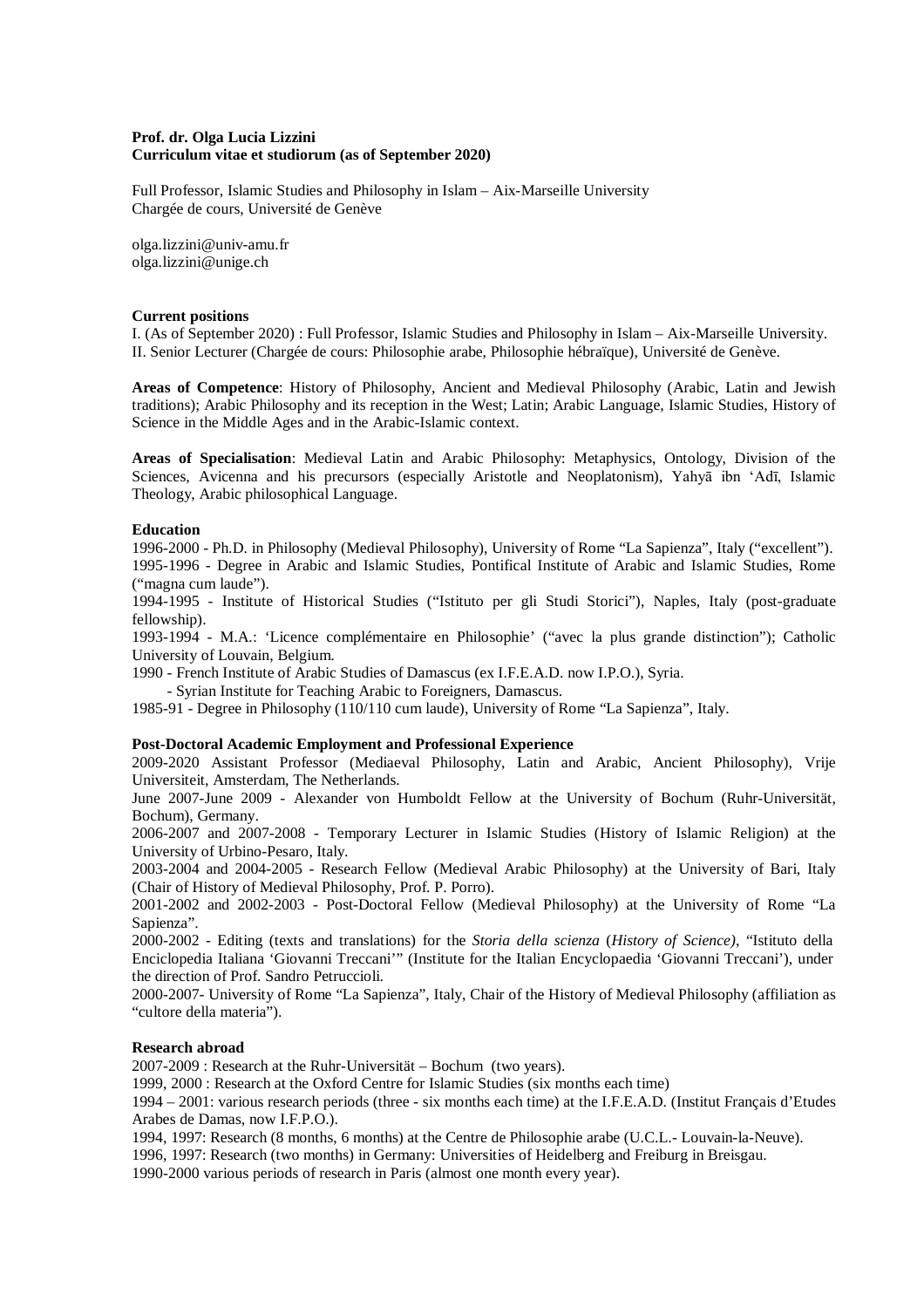# **Teaching qualifications**

2018 – SKO (Senior Kwalificatie Onderwijs), VU University, Amsterdam (joint programme with the UvA, Amsterdam)

2016 – ASN: Abilitazione Scientifica Nazionale2016 (2026)–, MIUR, Ministero Italiano Università e Ricerca (Habilitation as Professor of Near Eastern Cultures): Professore Ordinario, I fascia: Storia della filosofia, 11C5. 2014 – BKO (Basis Kwalificatie Onderwijs), VU University, Amsterdam.

2013 – ASN – Abilitazione Scientifica Nazionale (2013 (2024) –, MIUR, Ministero Italiano Università e Ricerca: (Qualification as Professor of Near Eastern Cultures): Professore Ordinario, I fascia: Culture del Vicino Oriente, 10N1.

2012 ASN: Abilitazione Scientifica Nazionale (2013-2020), Qualification as Associate Professor (Professore associato, II fascia) in History of Philosophy (Storia della Filosofia, 11C5).

2007 – Qualification as "Maître de conférences en Philosophie", Ministry of Education (Ministère de l'Éducation), France.

# **Courses taught**

**At the VU (Vrije Universiteit)**, Amsterdam, The Netherlands (**2009-2020**):

# **Ancient Philosophy**

- Introduction to Ancient and Patristic Philosophy (for undergraduate students).

- Reading a philosophical text: Aristotle's Ousiology and Doctrine of Being: Metaphysics Zeta (for both undergraduate and master's students).

- Reading a philosophical text: "Aristotle's *De anima* (On the Soul)" (for undergraduate students, in English).

- Reading a philosophical text: "Aristoteles: *De anima* (Over de Ziel)" (for undergraduate students, in Dutch).

# **Ancient and Medieval Philosophy (Arabic and Latin)**

- Creation and Emanation in Greek, Arabic and Latin medieval philosophy (master's students).

- Potency in Ancient and Medieval Philosophy (Aristotle, Plotinus, Avicenna, Scotus; with Prof. W. Goris; undergraduate and master's students).

- Potency and power in Ancient and Medieval Philosophy (Aristotle, Plotinus, Avicenna, St. Thomas Aquinas: master's students).

- Truth in Ancient, Arabic and Medieval Philosophy (a course for the honours degree program).

- Reading a philosophical text: Boethius' *De consolatione Philosophiae* (for undergraduate students).

- Thomas Aquinas' *De ente et essentia* and its Arabic sources (fot master's stydents).

- Medieval Philosophy (introductory course for undergraduate students).

Great Minds (Ancient and Medieval Philosophy)

## **Arabic Philosophy**

Introduction to Philosophy in Islam (Arabic Philosophy: for undergraduate students).

Arabic Philosophy (introductory course for undergraduate students).

- Avicenna's Metaphysics (for both undergraduate and master's students).

- Reading a philosophical text: Averroes on Faith and Reason: the *Decisive Treatise* and the *Third Discussion* of the *Tahāfut al-Tahāfut* (for both undergraduate and master's students).

- Pleasure of Knowledge in Avicenna's *Metaphysics* (a course for the honours degree program).

- Introduction to the reading of Arabic philosophical works and to Arabic philosophical terminology (for undergraduate students).

# **History of Philosophy and methodology**

- Introduction to the History of Philosophy (for undergraduate PPE students: Philosophy, Politics and Economics).

- The Mind-Body Problem in Ancient and Medieval Philosophy: Plato, Aristotle, Plotinus, Augustine, Avicenna, Averroes, Thomas Aquinas (for master's students).

- How to write an essay (a course about methodology, for undergraduate students).

- How to write a thesis (a course about methodology, for master's students).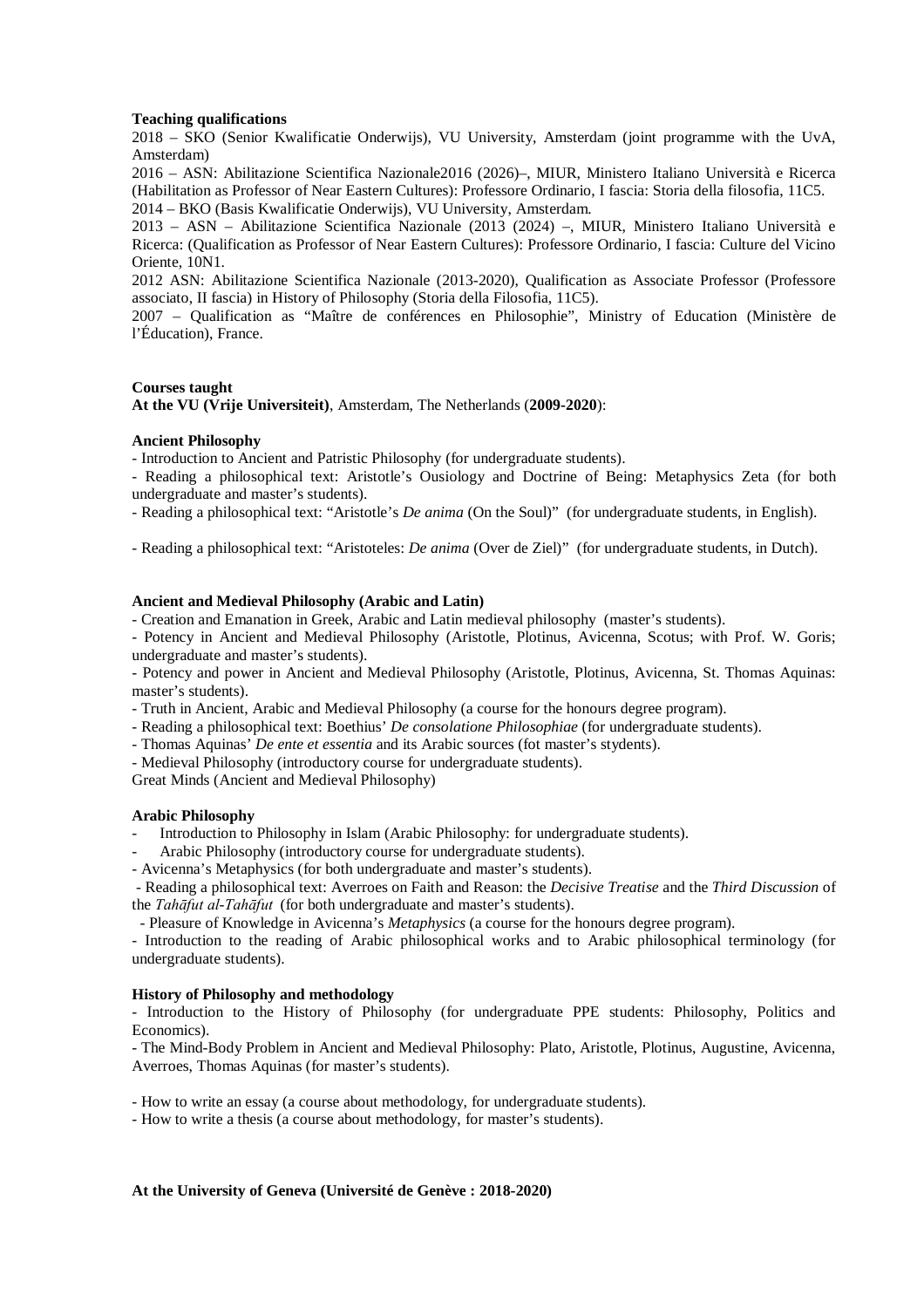- Arabic philosophy (for undergraduate and master's students), in French (Séminaire de philosophie arabe : « Avicenne, la doctrine de la puissance dans la *Métaphysique* du *Livre de la Guérison* ; introduction à l'histoire de la philosophie arabe »).
- « Avicenne, la doctrine de l'être dans la *Métaphysique* du *Livre de la Guérison* ; introduction à l'histoire de la philosophie arabe »).
- Jewish Philosophy (for undergraduate and master's students), in French (Séminaire de philosophie hébraïque : « Maïmonide: *Le Guide des Egarés* : la création ; introduction à l'histoire de la philosophie juive »).
- « Maïmonide: *Le Guide des Egarés* : la prophétie ; introduction à l'histoire de la philosophie juive »).

#### **At the Università Ca' Foscari, Venezia** (**Visiting Professor, 2012-2013**: November **2012**)

**-** Introduction to the History of Islamic Philosophy (for undergraduate students), in Italian ('Introduzione alla Storia della filosofia islamica').

- Avicenna's philosophy and the *Book of the Definitions* (a course for undergraduate and master's students; text reading in Arabic), in Italian ('La filosofia di Avicenna e il *Libro delle definizioni'*).

# **At the Sorbonne University**, Paris I Panthéon-Sorbonne (**Visiting Professor: "Professeur invité", 2011- 2012;** March-April **2012**)

- 'Création et émanation: la pensée islamique et Avicenne' (in French).

# **At the University of Urbino-Pesaro**, Italy **(2006-2007** and **2007-2008**)

- Islamic Studies: Creation in the Qur'ān (In Italian, for undergraduate students).

- Islamic Studies: The problem of Evil in Islamic Philosophy and Theology (In Italian: for undergraduate students).

#### **At the University of Bari**, Italy **(2003-2004** and **2004-2005**)

- Introduction to the reading of Arabic philosophical works and to Arabic philosophical terminology (In Italian, for Ph.D. students).

**At the University of Rome "La Sapienza"** (now "Sapienza Università"), Italy **(2001-2002** and **2002-2003)** - Medieval Philosophy (undergraduate students); seminars on Medieval Philosophy and on Arabic Philosophy (in Italian, for master's and Ph.D. students).

## **Invitations as Visiting Professor**

**2017-2018** (October 2017) – **Freie Universität, Berlin** – SFB Sonderforschungsbereich "Episteme in Bewegung".

**2012-2013** (July 2013) – **Universidad de Chile**, **Santiago de Chile**, Centro de Estudios Arabes (Dr. Rodrigo Karmy).

**2012-2013 Università Ca' Foscari, Venice** (**November-December 2012), Visiting Professor,** Corso di laurea in Lingue orientali (Department of Asian and North African Studies). Dipartimento di Studi sull'Asia e l'Africa Mediterranea (Department of Asian and North African Studies, Prof. Dr. I. Zilio Grandi).

**2011-2012** (Mars 2012) – **Université Paris 1- Pantheon-Sorbonne**, Chair of Arabic Philosophy (Prof. Dr. J.B. Brenet).

## **Honours, Awards and Grants**

**2018** – International Award AVICENNE (Prix International Avicenne). Académie Nationale de Médecine de Paris (30 May 2018). The International Avicenna Award was set up by the Avicenne-France Association and the MED 21 Programme.

**2013** – "Alexander von Humboldt Stiftung": Grant for the Organization of an "Alexander von Humboldt Kolleg": Paris, Institut du Monde Arabe-Université Paris I, La Sorbonne, 4-7 September 2013: "La philosophie arabe à l'étude. Sens, limites et défis d'une discipline moderne / Studying Arabic Philosophy. Meaning, limits and challenges of a modern discipline". First Conference on the Historiography of Arabic-Islamic Philosophy, organized by J.B. Brenet and O. L. Lizzini.

**2012** – A.U.C. (American University of Cairo): nomination as Assistant Professor in Philosophy (position declined).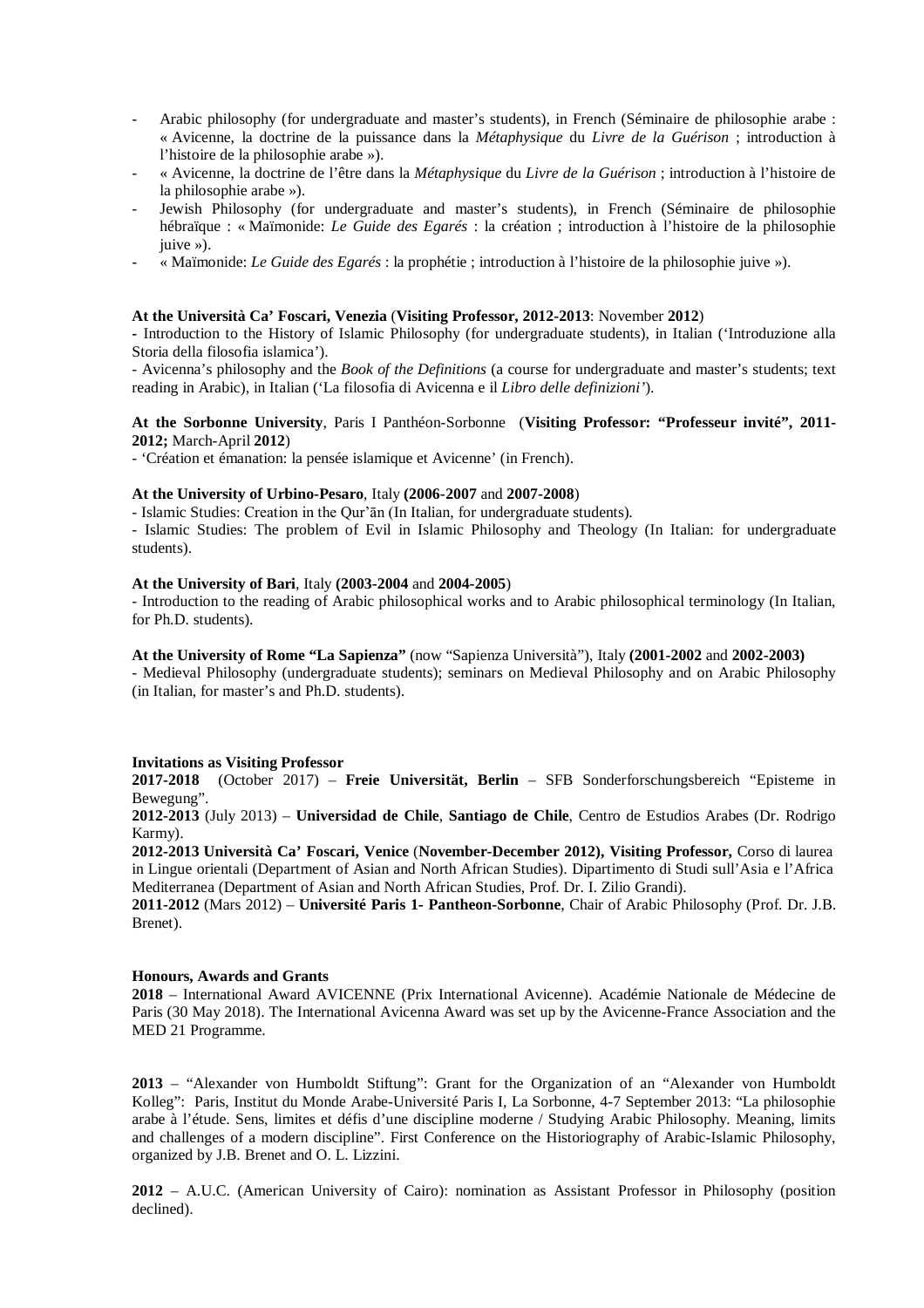**2007-2009** - Alexander von Humboldt Fellow at the University of Bochum (Ruhr-Universität, Bochum), Germany.

**1999-2000** - Italian Doctoral Fellowship (four months) at the "Oxford Centre for Islamic Studies", Oxford, UK. **1998** – Italian Doctoral Fellowship (four months) at the French Institute of Arabic Studies of Damascus, Syria (I.F.E.A.D.: "Institut Français d'Études Arabes").

**1995-2000** - Doctoral Fellowship (four years) at the University of Rome "La Sapienza".

**1994-95** – Fellowship (one year) at the Italian Institute for Historical Studies ("Istituto Italiano per gli Studi Storici"), Naples, Italy.

**1994** – Dissertation Grant (Best Dissertation in Medieval Latin Culture) from the Italian Foundation 'Ezio Franceschini' (F.E.F.), Florence, Italy; see [www.sismelfirenze.it](http://www.sismelfirenze.it/)

**1993-94** – Fellowship (one year) from the University of Padua (Italy) at the Centre for Arabic Philosophy ("Centre de Philosophie Arabe") of the Catholic University of Louvain (U.C.L.), Louvain-la-Neuve, Belgium.

#### **Conference Organization**

- **Rome, Sapienza Università**, **24-26 October 2018**: "Fonti, flussi onde: l'acqua tra metafora e realtà nel pensiero antico, medievale e moderno". Organization of the conference together with Dr. M. Lenzi (Sapienza Università Roma); Prof. Luisa Valente (Sapienza Università, Roma); Dr. Pina Totaro (ILIESI, Istituto per il [Lessico Intellettuale Europeo e la Storia delle Idee,](http://www.iliesi.cnr.it/materiali/Gregory_Lessico_intellettuale_europeo.pdf) Roma).

- **Amsterdam, VU University, 20 April 2018**: *The Life of Plants/Het leven van de planten/La vie des plantes*: a workshop on the meaning of life (and philosophy) with Marije Martijn, Ype de Boer, Cor Zonneveld, O.L. Lizzini; special guest: Emanuele Coccia, author of *La vie des plantes* (Paris 2016).

- **Amsterdam, VU University, 3rd annual OZSW Conference, 11-12 December 2015:** Dutch Research School of Philosophy, 3rd annual Conference organized by M. van Hees, O.L. Lizzini and M. Martijn; Key-note speakers: J. van Benthem, J. Broome, S. Broadie, K. Hawley.

- **Paris, Institut du Monde Arabe – Université Paris I, La Sorbonne, 4-7 September 2013**: "La philosophie arabe à l'étude. Sens, limites et défis d'une discipline moderne / Studying Arabic Philosophy. Meaning, limits and challenges of a modern discipline". First Conference (Alexander von Humboldt Kolleg) on the Historiography of Arabic-Islamic Philosophy, organized by J.B. Brenet and O. L. Lizzini.

- **Amsterdam, Maison Descartes, 30 March 2011**: "Les enjeux pluriels de la philosophie", a French Dutch open discussion on the meaning and role of the Arabic heritage in Medieval Western philosophy, organized by O. L. Lizzini and B. van Ruymbeke, Amsterdam, "Maison Descartes". Special guests: Ph. Buttgen, I. Rosier: <http://www.lelionbleu.nl/?p=1932>

#### **Languages**

Modern Languages: Italian (mother tongue); French (C2; fluent-excellent), English (C1/C2; fluent); German (C1; fluent); Dutch (B2/C1; fluent); Spanish (B1; reading); Portuguese (reading).

Classical Languages: Classical Arabic; Latin (translating); Ancient Greek (reading); Persian, Hebrew, Syriac (notions).

**Teaching in**: English, French, Dutch, Italian.

# **Professional Affiliations**

Member of:

- Gruppo di Ricerche Arabo-Cristiane / Group for Arabic-Christian Research (G.R.A.C.).
- Società italiana per lo Studio del Pensiero Medievale (S.I.S.P.M.).
- Société Internationale pour l'Étude de la Philosophie Médiévale (S.I.E.P.M.).
- Société Internationale d'Histoire des Sciences et des Philosophies Arabes et Médiévales (S.I.H.S.P.A.I.)
- Thomas Aquinas and the Arabs, Research Network under the direction of R. Taylor, Marquette University, Milwaukee, U.S.A.
- European Graduate School for Ancient and Medieval Philosophy (E.G.S.A.M.P.), Amsterdam.

#### Until 2020

- OZSW: Nederlandse Onderzoeksschool Wijsbegeerte Dutch Research School of Philosophy
- CLUE: VU Research Institute for Culture, History and Heritage.
- Stevin Centre for the History of Science and Humanities, VU Amsterdam.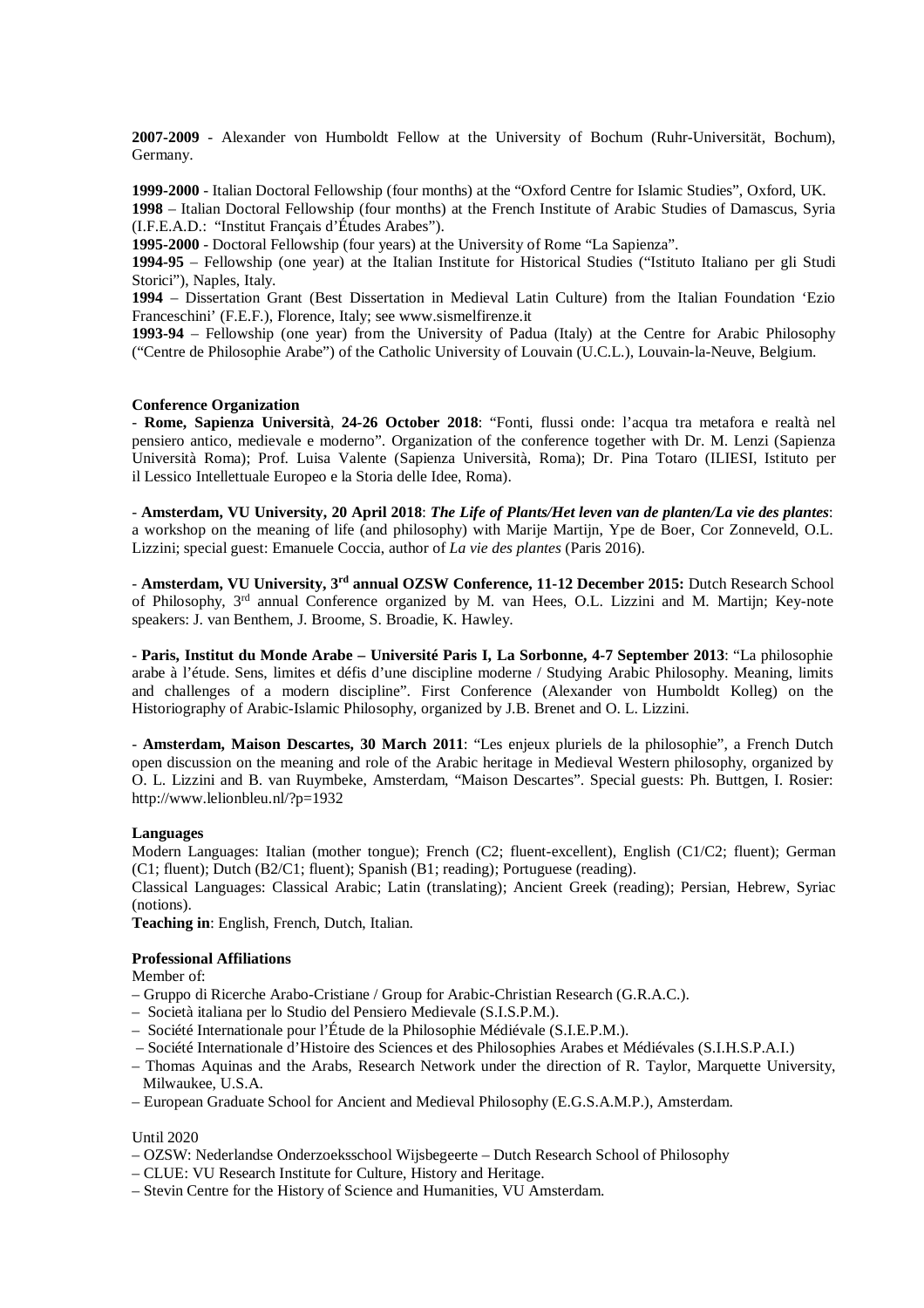# **Member of the Editorial or Scientific Board of**

- *Sapientia Islamica*: Studies in Islamic Theology, Philosophy and Mysticism, Mohr Siebeck, Tübingen (Book series).

- *Abacus*, CNERU, Cordoba, Spain (Book series).
- *Esperienze filosofiche*. Mimesis (Peer reviewed book series).
- *Filosofia.it* [\(http://www.filosofia.it](http://www.filosofia.it/) : International e-Journal of Philosophy).
- *Annali Ca' Foscari*, Serie Orientale, Università Ca' Foscari, Venezia (International Journal).
- *Mediaevalia*. Textos e Estudios (International Journal).

# **Peer-Review**

-"Oriente Moderno", Istituto per l'Oriente Carlo Alfonso Nallino, Roma.

- -"Patrimonio Arabo Cristiano" series, GRAC.
- -"Anuario Filosófico", Universidad de Navarra.
- -"Lexicon philosophicum", International Journal for the History of Texts and Ideas, CNR, Rome.
- -"Journal of the History of Philosophy".
- -"The Review of Metaphysics".
- -"Studies in Interreligious Dialogue".
- -"Byzantinisches Archiv Series Philosophica".
- -"Algemeen Nederlands Tijdschrift voor Wijsbegeerte (ANTW)".
- -"Revue Philosophique de Louvain", UCL-Louvain.
- "Documenti e Studi sulla tradizione filosofica medievale".
- "Studi e materiali di Storia delle religioni".
- -
- *Cambridge Companion to Common Sense Philosophy*, ed. by R. van Woudenberg and R. Peels.
- -ANVUR (Agenzia Nazionale di Valutazione del Sistema Universitario e della Ricerca, Italy).
- ERC-Grant

# **Ph. D., Master and Bachelor Thesis Supervision**

# **As main supervisor** :

- *al-Ghazali : il pensiero teologico e filosofico alla luce della spiritualità francescana*, Pontificio Ateneo Antonianum, Roma, Ph.D. Maher Shehata, 2009-2010. (Ph.D thesis).

- *Avicenna's Teleology. Whether or not the First Principle is the Final Cause*, A. J. Rob, VU University Amsterdam, 2011-2012 (Bachelor).

- *Self-reflectivity in the philosophy of Plotinus, Self-thinking and the Self, of the Soul and the Intellect***,** J. Vernooj, VU University Amsterdam, 2011-2012 (Bachelor).

- *Buddhism and Stoicism. A Comparison*. M. van de Beurcht, VU University Amsterdam, 2014-2015 (Bachelor).

- *Enneads V.1 (10): Teaching and Reminding the Soul of its Origin. Plotinus on the Genesis of Intellect in a Protreptic Treatise*. Ch. Minderman, VU University Amsterdam, 2015-2016 (Bachelor; short listed as Best VU Bachelor's thesis 2015-2016).

# **As second supervisor**:

- *Origenes' triniteitsleer in context*, Anne Kers, Bachelor thesis, VU University Amsterdam, 2012-2013.

- *L'Espistola sulle definizioni e descrizioni delle cose di al-Kindī*, V. La Trofa, Università Ca' Foscari, Venezia 2013-2014 (Tesi magistrale).

- *Heidegger, Foucault and Derrida*, Neils Hexspoor, VU University Amsterdam, 2014-2015 (Bachelor).

- *QUID EST FORMALITAS? The place of the doctrine of the formalities in Nicolaus Bonetus's Metaphysica. Study and edition*, Benno van Croesdijk, VU University Amsterdam, 2014-2015 (Bachelor).

- *La concezione del sapere: Averroè e Dante a confronto*, Elisa Cardillo, Sapienza Università di Roma, 2014- 2015 (Tesi triennale).

- *La dottrina della creazione in Dante. Materia e materia prima nel* Paradiso, Paolo Andreoni, Alma Mater Studiorum, Università di Bologna, 2015-2016 (Tesi magistrale).

- *Concerns regarding Animal and Human Soul in* Porphyry's 'De abstinentia', Dewi Flore Meekes, VU University, Master's Thesis in Philosophy, 2015-2016 (VU Best Master's thesis: 2015-2016).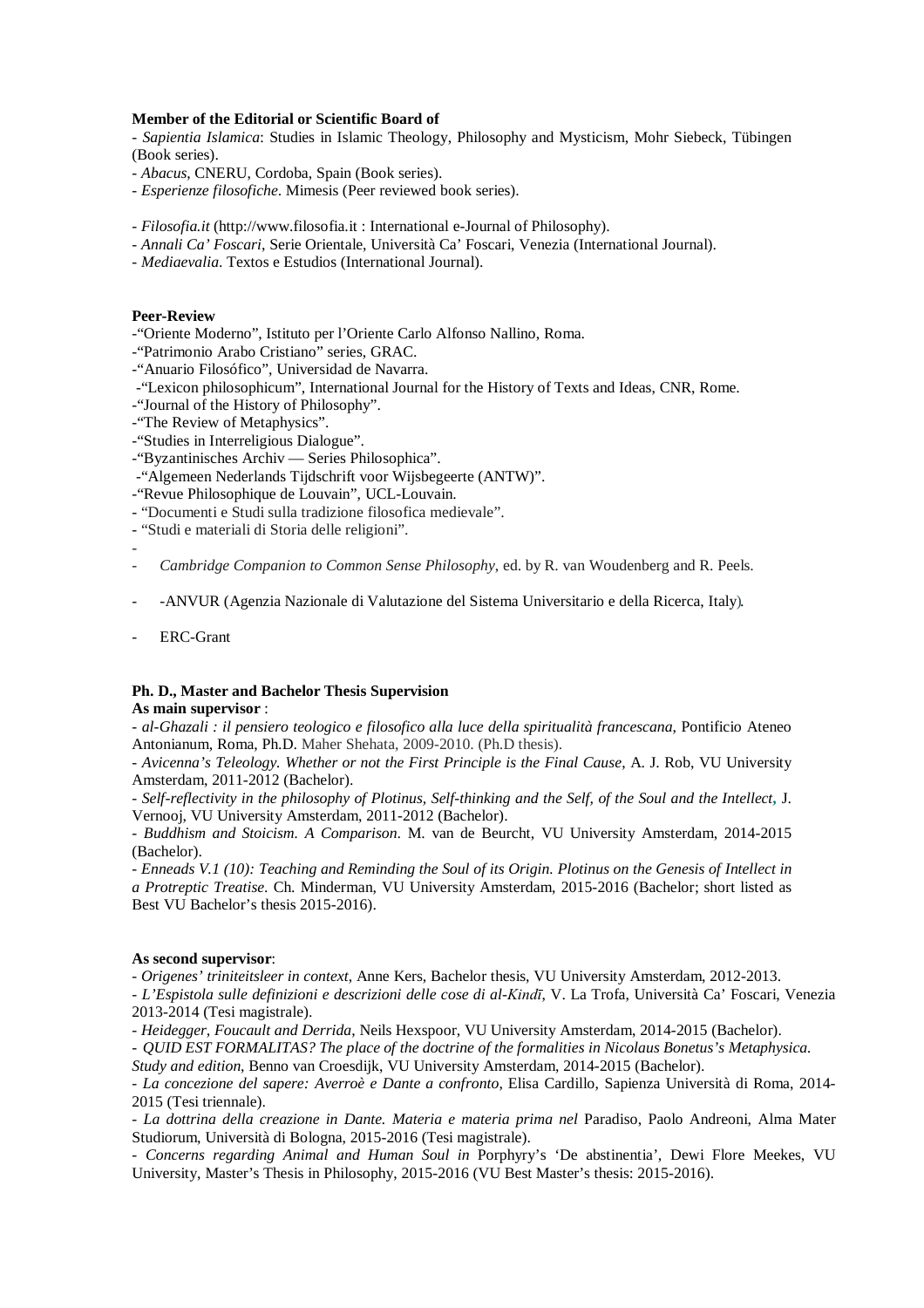## **Member of Ph.D. Committee**

Maher Shehata, *al-Ghazali: il pensiero teologico e filosofico alla luce della spiritualità francescana*, Pontificio Ateneo Antonianum, Roma, 20 December 2010.

A. Takahashi, *Understanding Aristotle's cosmos: Albert the Great as a reader of Averroes*, 27 March 2017, Radboud Universiteit, Nijmegen.

Anne-Sophie Jouanneau, *Désir et volonté selon l'Avicenne latin*, 16 Novembre 2018, Université La Sorbonne, Paris I.

Joshua Harris, *Neither Solitary Nor Diverse. Transcendental Multiplicity in Thomas Aquinas*, 16 September 2019, VU University Amsterdam.

#### **Academic Service**

2015 - Membre du Jury pour un poste de Maître de conférences, Histoire de la philosophie médiévale, Université Paris I (Panthéon-Sorbonne), UFR-10 Philosophie, Unité SPHère, Equipe GRAMATA, N° Galaxie 4256

2020 – EPHE, Paris, Pré-rapporteur du Dossier présenté pour l'Habilitation à diriger des Recherches (HDR), par M. Sebti, Centre Jean Pépin, CNRS.

## **Administrative tasks at the VU**

Member of the Education Committee ("Opleidingscommissie": 2012-2018); as of September 2018: advisor member.

Coordinator of the Bachelor, 2016-2018.

Member of the Library Committee ("Bibliotheekcommissie"; September 2013-August 2020).

Member of the Education Committee of the Research-Master Humanities ("Opleidingscommissie"; 2011-2020).

## **Other Professional Experiences**

- 2003-2004 - Classes taught on "Arabic and Islamic Culture"; courses, organized by the Italian Ministry of Internal Affairs, for Police and Security employees, as part of a European project on social development (PON-Sicurezza), in Italy (Taranto, Bari, Cosenza, Napoli, Caserta).

- 1998 - Collaboration with the Italian State Television (R.A.I. "Radiotelevisione italiana"), T.V. programme "Mondo 3" (authorship of texts on Arabic and Persian literature and European Orientalist literature).

- 1997 - Translation (from Arabic into Italian) of a conversation with Naguib Mahfouz, for the Italian State Television (R.A.I., "Radiotelevisione italiana").

- 1995 - Cataloguing of Medieval Latin manuscripts (on microfilm) – Library of the Faculty of Philosophy (University of Rome "La Sapienza").

- 1993 - Cataloguing of early modern books (15th and 16th centuries) – University Library of Rome (Biblioteca Universitaria Alessandrina).

- 1988-1991 – Collaboration with the journal on Islamic studies *Islam: Storia e civiltà*, Editor: Prof. Salvatore Bono (University of Perugia): editing, editorial revision, research in the Roman archives ("Archivio di Stato di Roma", "De Propaganda fide"), with particular reference to Arabic and Italian documents on cultural and social relations between the Arabic world and Italy in the  $17<sup>th</sup>$  and  $18<sup>th</sup>$  centuries.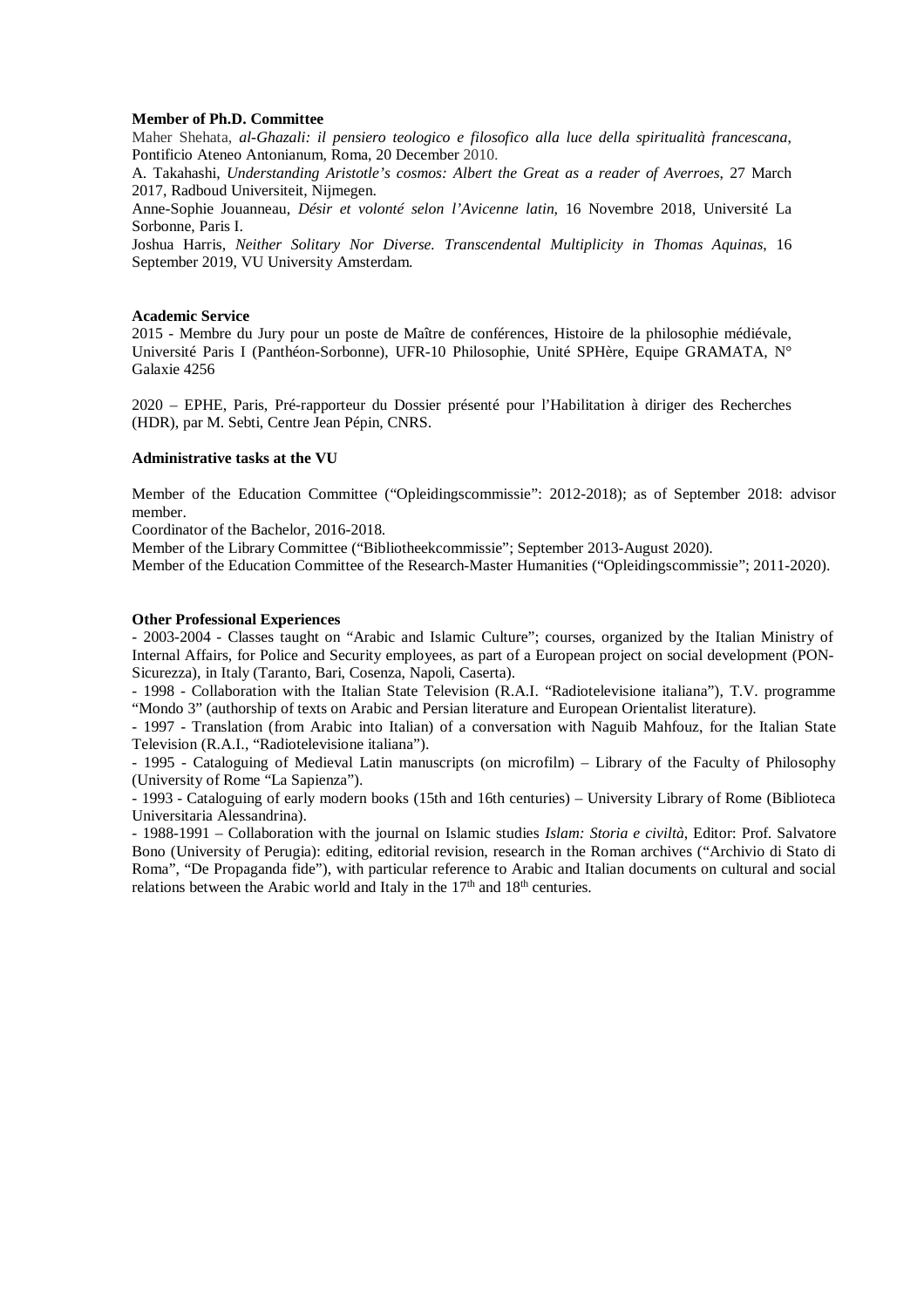#### **Scholarly Presentation**

Guest Lectures, Workshops, Conference Lectures in: Argentine (Buenos Aires), Belgium (Leuven, Brussels); Canada (Toronto); Chile (Santiago de Chile), France (Caen, Lille, Paris); Germany (Berlin, Bochum, Göttingen, Freiburg in Breisgau, Freising, Magdeburg, Würzburg, Osnabrück); Italy (Bari, Bologna, Catania, Florence, Palermo, Rome, Udine, Venice); Lebanon (Beirut); The Netherlands (Amsterdam, Leiden, Utrecht, Groningen); Slovakia (Bratislava); Switzerland (Fribourg, Geneva, Lausanne); Turkey (Istanbul); UK (London, Nottingham).

- **1. Guest Lecture University of Palermo** (Italy), 30 March 1993: «L'angelologia di Avicenna nella *Metafisica* del Libro della guarigione».
- **2. II** *Symposium Syro-arabicum*, Beirut (Sayydat al-Bir) 17-19 September 1998: **«**Le traité sur l'Unité (*Maqâla fî 'l-Tawhîd*) de Yahyâ ibn 'Adî et la troisième *Maqâla* de la *Métaphysique* du *K. al-Shifâ'* d'Avicenne : deux finalités différentes dans l'analyse de l'un**»**.
- **3. First World Congress of Middle Eastern Studies** (Mainz, 11-13 September 2002): **«**The relation between form and matter: both principles depend on an 'external cause'. The 'homology argument' (*Ilâhiyyât*, II, 4) and the deduction of *fayd***»**.
- **4. Guest Lecture University of Freiburg** (Switzerland), 30 April 2003: «L'essentialité de la médiation : autour de l'angélologie d'Avicenne».
- **5. XIV International Conference of the Italian Society for the Study of Medieval Thought** (S.I.S.P.M.: Società italiana per lo studio del Pensiero Medievale, Bari, 9-12 June 2004): «Utilità e gratuità della Metafisica in Avicenna**»** (*Ilāhiyyāt,* I, 3).
- **6. Interdisciplinary seminar '***Between Theology and Anthropology* **(***Fra Teologia e Antropologia***)**: **«**Il concetto di *mente* dal mondo antico all'età contemporanea**»**: C.N.R., Lessico Intellettuale Europeo - Storia delle Idee - Università di Roma, "La Sapienza" (Rome, 10 January 2005: **«**Intellectus, intelligentia*,* mens *in Avicenna*».
- **7. International Conference «Echi e Fonti arabe nella letteratura duecentesca e in Dante»,** Università di Udine (Udine, Facoltà di Lettere, 14-15 April 2005): «Una Rilettura della presenza avicenniana in Dante».
- **8. Journée d'Études** : *Vie active, vie contemplative: sources, modèles, théories* Rome, École Française*,* sous la direction de Ch. Trottmann, avec la collaboration de l'Université de Rome 'La Sapienza', 17-18 June 2005: «Vie active, vie contemplative et philosophie chez Avicenne».
- **9. Università di Bari** "Federico II", 22 June 2005, **Faculty of Philosophy**, School of Doctoral Studies in Philosophy (Formazione per il Dottorato di ricerca dell'Università di Bari): «La materia in Avicenna» («Matter in Avicenna»).
- **10. Università di Bari** "Federico II", 29 June 2005, **Faculty of Philosophy**, School of Doctoral Studies in Philosophy (Formazione per il Dottorato di ricerca dell'Università di Bari): «La dimostrazione metafisica dell'esistenza di Dio in Avicenna» («The metaphysical demonstration of the Existence of God in Avicenna»).
- **11. International Seminar** on the history of psychology (**Journée conclusive**): «L'étude de l'âme appartient-elle à la Physique ou à la Métaphysique?», organised by C. di Martino, Université de Lille3 (France), 30 May 2006: «L'étude de l'âme appartient-elle à la physique ou à la métaphysique? Le statut de l'âme chez Avicenne».
- **12. XV International Conference of the Italian Society for the Study of Medieval Thought** (**XV Colloquio della S.I.S.P.M**. Società Italiana per lo Studio del Pensiero Medievale, Catania, 22-24 September 2006): «La cosmologia in Alfarabi e in Avicenna».
- **13. European University Institute, Florence**, 14-15 December 2006, **Workshop**: *The Circulation of People, Ideas, and Goods between Maghreb and Italy (13th-16th Centuries*): «Les philosophes arabes et Dante : quelques remarques sur le rôle de la pensée avicennienne et la médiation andalouse».
- **14. Guest Lecture**, 28 February 2007, **University of Bologna** (Chair: History of Medieval Philosophy, Prof. Dino Buzzetti): «La cosmologia di Avicenna».
- **15. G.R.A.C.: International Conference** «**La letteratura arabo-cristiana e le scienze nel periodo abbaside (750-1250 d.C)**» (Pontificio Istituto Orientale, 9-10 March 2007): «Critica dell'emanatismo e creazione dal nulla in Yahyā ibn 'Adī».
- **16. Guest Lecture**, Séminaire d'Histoire de la Philosophie médiévale, **Université Lille3** (France), 16 March 2007: «L'intellect chez Avicenne».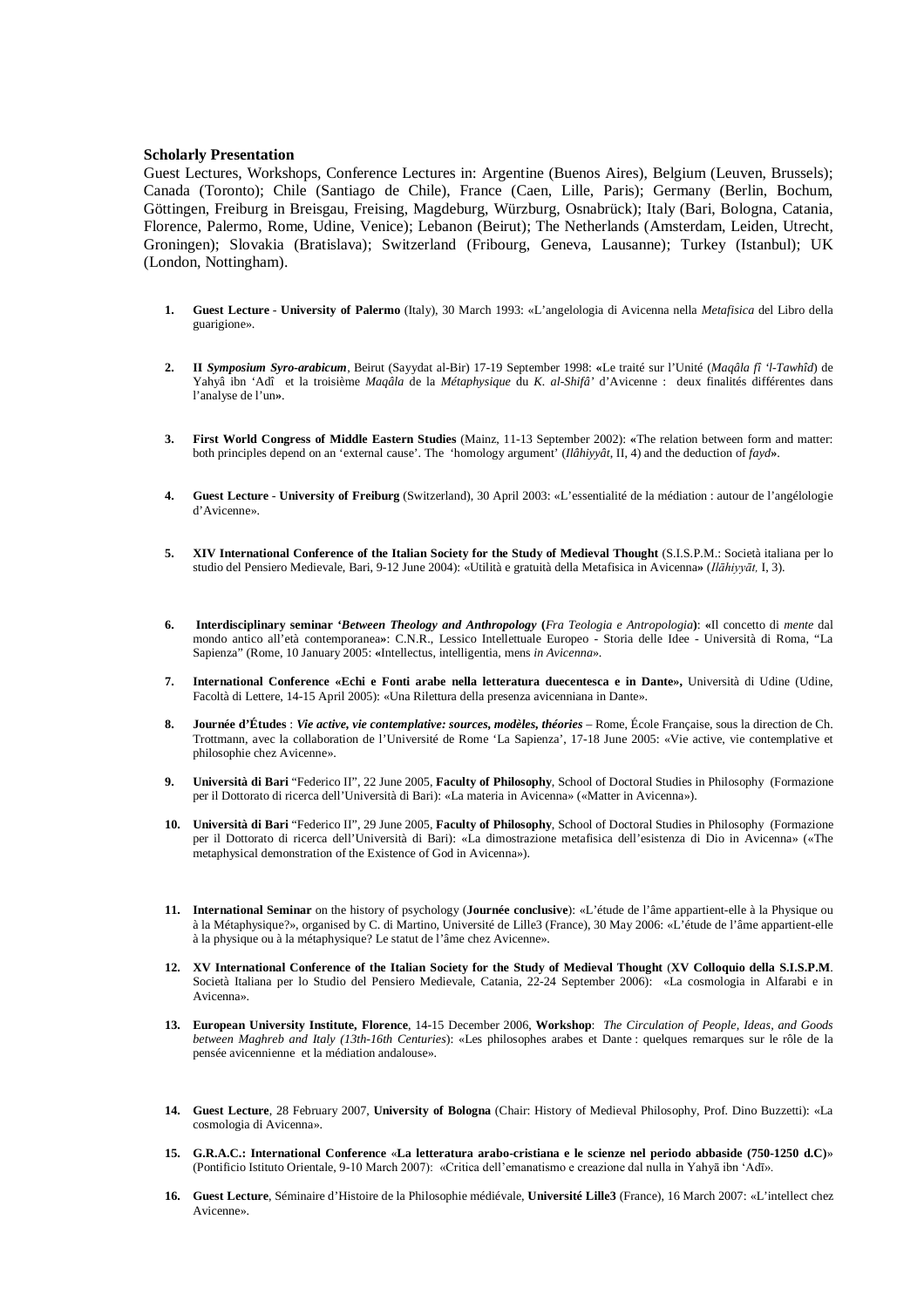- 17. **Alexander von Humboldt-Conference**, University of Magdeburg: «Die Abhandlung "Über die Einheit" von Yahyā ibn 'Adī», (11-13 October 2007, Magdeburg Universität).
- **18. Guest Lecture** for the **Cycle of Lectures** on «La métaphysique d'Avicenne», organised by A. Hasnawi, C.N.R.S. Paris, 16 May 2008, École Normale : « Avicenne. Les attributs divins».
- **19. Humboldt-Kolleg,** Bratislava (Slovakia), 25-29 June 2008: «Die Reflexion über das Eine im Kontext der arabisch-islamischen Philosophie: "Über die Einheit" von Yahyā ibn 'Adī und seine islamischen Kontrahenten».
- **20. SOAS, London,** 27 August 2008: «Emanation vs. Creation in Arabic Thought». Scholarly Presentation by Invitation (short list for the position of Lecturer in Islamic Studies, at the SOAS)**.**
- **21. MACO** (Musée des Arts Contemporains), Geneva, 27 February 2009: «An essential aspect of the Graeco-Arabic influence on 12th-13th century Metaphysics: the conception of *fluxus*» (Scholarly Presentation by Invitation: short list for the Swiss Institute  $-LS.R. - in Rome$ ).
- **22. University of Nottingham** (Faculty of Theology and Religious Studies), 9 June 2009: «Creation, Emanation and the Unity of God: Yahyā ibn 'Adī and Avicenna» (Scholarly Presentation by Invitation: short list for the position of Lecturer in Islamic Studies).
- **23. Vrije Universiteit, Amsterdam** (Faculty of Philosophy), 11 June 2009: «Teaching Arabic-Islamic Philosophy: meaning and aims» (Scholarly Presentation by Invitation: short list for the position of Assistant Professor of Islamic Philosophy. Position obtained).
- **24. Göttingen** (Goethe Institut), 12 June 2009: «Oneness, unity and the uniqueness of God: Avicenna's classification of the sciences» (Scholarly Presentation by Invitation: short list for the position of Junior Professor in Islamic Studies – Juniorprofessor für Islamwissenschaften).
- **25.** "Things" **Workshop on Medieval Ontology**, **University of Freiburg** (18-19 June 2009, Freiburg am Breisgau), «The ontology of Avicenna».
- **26. Guest Lecture –** IKGF (Bochum) **Workshop on Analogy**. **The Abrahamic Religions**: «The metaphor of light in Avicenna: some remarks on the role and the limits of analogy», Bochum-Ruhr-Universität (4 February 2010).
- **27. Guest Lecture – Leiden Institute of Area Studies**, School for Middle Eastern Studies, Talks series: «The metaphysics of Avicenna: the meaning of the 'light' metaphor» **(**Universiteit Leiden, 25 March 2010).
- **28. Guest Lecture –** Bari, **Università di Bari** "Federico II", (22 December 2010): «Simboli e indicazioni. Gli angeli nella filosofia islamica» (with G. Agamben, E. Coccia and Samuela Pagani; organized by P. Porro, Bari, Università degli Studi, Facoltà di Filosofia).
- **29. University of Freiburg in Breisgau**, 11 February 2011: «Logic, Grammar, Rhetoric and Metaphysics in al-Fārābī (d. 950) and Ibn Sīnā (Avicenna, d. 1037). Some suggestions for a possible research project on the epistemological principles of language»*.* (Scholarly Presentation by Invitation: short list for the position of Junior professor in Arabic Philosophy- Junior Professor).
- **30. Amsterdam, Maison Descartes**, 30 March 2011: «Aristote au Mont Saint-Michel ?, Critical presentation of Gouguenheim's book *Aristote au Mont Saint-Michel*», a lecture which was part of «Les enjeux pluriels de la philosophie», *A French-Dutch open discussion on the meaning and role of the Arabic heritage in Medieval Western philosophy*, organized by O. Lizzini and B. van Ruymbeke, Amsterdam, "Maison Descartes".
- **31. Guest Lecture - Paris, Centre Le Saulchoir**, 20 and 24 May 2011: «Possibility and Creation. Some Remarks on the Views of Avicenna and Aquinas»*,* **Journées d'études** organisées par C. Cerami (CNRS), V. Cordonier (CNRS), A. Oliva (IRHT), R.C. Taylor (Marquette University and De Wulf-Mansion Centre, Katholieke Universiteit Leuven)*.*
- **32. International conference** *Prince of Physicians. The Legacy of Avicenna in the Islamic World and the West, -* **Leiden Universiteit**, 16 January 2012: «Giver of Intellect and giver of forms: a key element of Avicenna's influence in the Latin Middle Ages», Scaliger Institute – Leiden University Centre for the Study of Islam and Society (LUCIS).
- **33. International workshop, Paris, Université Paris 1 Pantheon-Sorbonne,** 17 Mars 2012 : « Intellect et intellect agent chez Avicenne ». Dans le cadre du séminaire organisé par Paris I- CNRS-Lille III (A. Jaulin, C. Cerami, M. Crubellier ; UMR 7219/UMR 8163), «Du *Nous*. Aristote, avant et après : Tradition grecque, tradition arabe», 16-17 Mars 2012.
- **34. Professeur invité, Paris, Université Paris 1 Pantheon-Sorbonne, (Mars-Avril 2012) : 1.** 27 March : « Création et émanation : la question dans la pensée arabe quelques remarques ». 2. 30 March : « L'acte divin et ses images chez Avicenne ». 3 : 3 April : « L'acte divin et le principe : les attributs divins chez Avicenne ». 4. 5 April : « Emanation et action : la dimension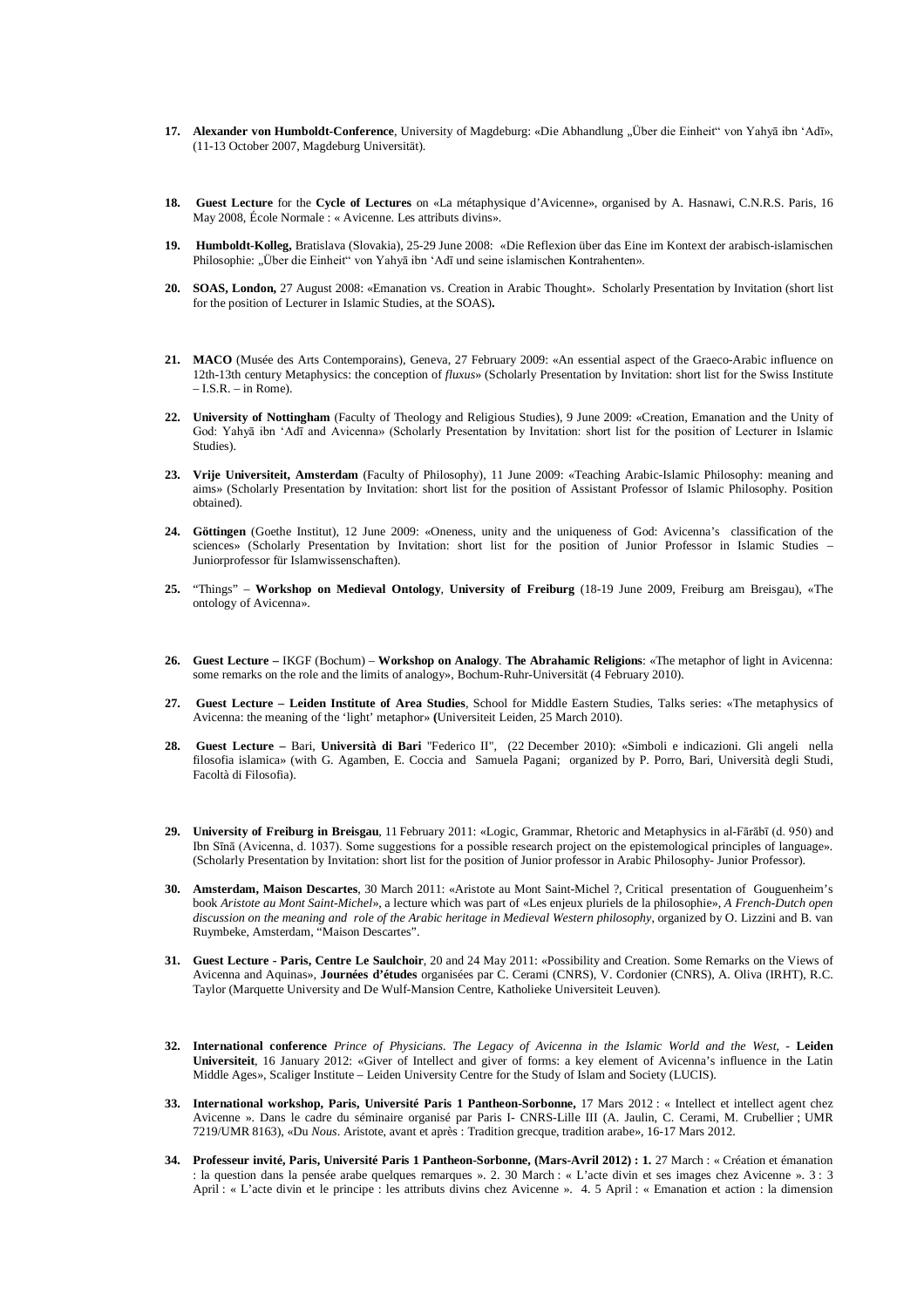éthique de l'agir de Dieu chez Avicenne ». 5. 13 April : « Emanation et révélation : le point de vue des *falāsifa* : quelques remarques ».

- **35. Guest lecture**: Rome, **Università 'La Sapienza'**, Chair of History of Medieval Philosophy (Prof. P. Porro), **2 May 2012:** «Analogia e attributi divini nella tradizione filosofica dell'Islam medievale: alcune note su Avicenna».
- **36. Guest lecture,** Rome, **Università di Roma III,** Chair of History of Mathematics (Prof. Ana Milàn Gasca), **2 May 2012**: «Il nulla, la cosa».
- **37. Kaete-Hamburger Kolleg Workshop:** *Apocalypse, Eschatology, Messianism in a comparative perspective*, organized by A. Cuffel and Z. Pogossian, **Bochum**, Kaete-Hamburger Kolleg, 8-9 May 2012: «The Language of God: Some Brief Remarks on 'Revelation' in Islamic Philosophy».
- **38. Leuven, KUL** (Katholiek Universiteit Leuven), 4th-5th June 2012, «Fluxus: Some Remarks on Avicenna and Albertus Magnus», **Presentation by invitation to:** *Translation and Transformation in Philosophy: Albert, between Aquinas and 'the Arabs***, a collaborative workshop conference at KU Leuven** on the thought of Albertus Magnus and the Arabic tradition, organized by A. Robiglio and R. Taylor.
- **39. SIEPM International Congress of Medieval Philosophy:** *Pleasures of Knowledge* (**Freising,** August 20-25 2012), 23 August 2012: *Pleasure of knowledge and quietude of the soul in Avicenna (Ilāhiyyāt,* VII, 7 and IX, 7).
- **40. Guest Lecture**, **Amsterdam (U.v.A)**, 28 September 2012, **ACASA** (University of Amsterdam), *Imagining the Divine in Context*: «The concept of the Divine in Aristotle».
- **41. Journée d'études** dans le cadre du séminaire « **Recherches en cours sur la** *falsafa* **»,** 21 Novembre 2012: Centre Jean Pépin, Journée d'études organisée par Meryem Sebti et Maroun Aouad, Villejuif: «Utilisation et limites de l'image de la lumière chez Avicenne ».
- **42. 6 December 2012, Università Ca' Foscari, Aula Berengo, Venezia,** Discussion on *Avicenna* by O.L. Lizzini, Carocci, 2012) with Angelo Scarabel, Giovanni Catapano, Giuliano Tamani, Ida Zilio-Grandi.
- **43. Lausanne, 1-2 March 2013,** University of Lausanne: International Conference on Relations in the Middle Ages: «Causality and relation: Avicenna and al-Ghazālī ».
- **44. Paris, 5-6 avril 2013,** «Plaisir et plaisir de la connaissance chez Avicenne», séminaire *Le plaisir dans les traditions platonicienne et aristotélicienne,* co-organisé par Cristina Cerami (CNRS/SPHERE-CHSPAM), Annick Jaulin (Univ. Paris 1) et Michel Crubellier (Univ. Lille 3).
- **45. Guest Lecture, Rome, Sapienza Università**, Chair of History of Medieval Philosophy, Prof. Luisa Valente, 27 May 2013: «La logica di Avicenna: alcune osservazioni».
- **46. Würzburg, 7-8 June 2013: Aquinas and Arabic Metaphysics,** International Conference organised by Dag Nikolaus Hasse and Jörn Müller, Institute of Philosophy, Würzburg Residence Castle: «Relations, Metaphysics and the demonstration of God's existence: Avicenna and al-Ghazālī».
- **47. Santiago, Universidad de Chile,** Centro de Estudios Arabes, 20 July 2013: «Emanación y creación en el pensamiento àrabe».
- **48. Santiago de Chile, Universidad de Chile,** Instituto de Filosofía**,** 23 July 2013**, I Coloquio Internacional de Pensamiento árabe y filosofía contemporánea**: *El Pensamiento árabe e islámico clásico y nosotros*, Conferencia inaugural.
- **49. Universidad de Chile, Centro de Estudios Árabes, 20-30 July 2013: Lectures as Visiting Professor** (invitation by Prof. Rodrigo Karmy, Centro de Estudios Arabes, Universidad de Chile, Santiago de Chile).
- **50. Centro de Dialogo Intercultural Alba, Buenos Aires, 21 Augusto 2013,** «Emanación y creación en el pensamiento de Avicena».
- **51. Paris, Institut du Monde Arabe-Université Paris I, Pantheon-Sorbonne, 4-7 September 2013** : « La philosophie arabe à l'étude. Sens, limites et défis d'une discipline moderne / Studying Arabic Philosophy. Meaning, limits and challenges of a modern discipline». First Conference (Alexander von Humboldt Kolleg) on the Historiography of Arabic-Islamic Philosophy, organized by J.B. Brenet and O. L. Lizzini: « Comment définir la philosophie dans un contexte: autour des mots : arabe, islamique, philosophie ».
- **52. Guest Lecture**, **Amsterdam (U.v.A)**, **27 September 2013**, ACASA (University of Amsterdam), *Imagining the Divine in Context*: «The concept of the Divine in Aristotle, II».
- **53. VU University, Amsterdam**, **18-21 December 2013**: **International Conference**: *Analysis and Synthesis. Philosophical Method and Scientific Methodology in Ancient and Medieval Thought*: «Avicenna on Truth. Some Remarks».
- **54. Istanbul, 2-5 July 2014, International Conference**: *Commenting as Philosophy and the Abrahamic Interpreters*, organized by D. Butorac (www.arxai.org): «Towards a Definition of Philosophy in the Arabic-Islamic Tradition».
- **55. The University of Toronto Colloquium in Medieval Philosophy**, **Toronto, 19-20 September 2014**: «Potency, Power and Potentiality in Avicenna: Some Remarks».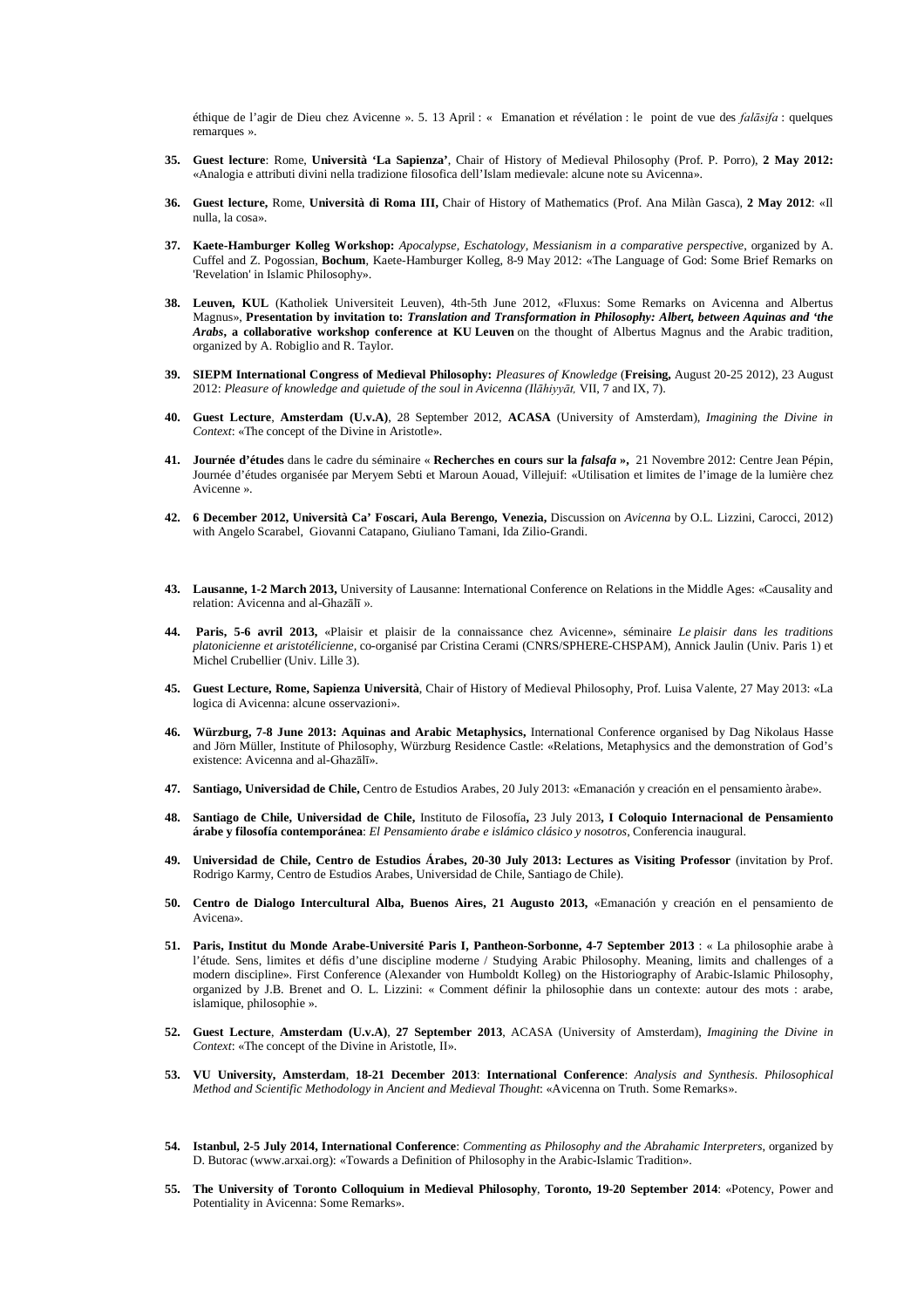- **56. Amsterdam (U.v.A)**, 3 October 2014: ACASA (University of Amsterdam): **Guest lecture**, *Imagining the Divine in Context*: «The concept of the Divine in Aristotle, III».
- **57. Paris, 10 October 2014**: Contribution to the **S.I.H.S.P.A.I. 9th International Colloquium** : *Rationalité plurielle. Sciences, philosophie et Kalām dans l'Islam classique,* 8-10 Octobre 2014 : « La prophétie, langage de Dieu: révélation et philosophie chez Avicenne ».
- **58. Paris, Centre Jean Pepin, 7 Novembre 2014** : *La Providence, le destin, le mal et la matière. Un réseau de commentaires en amont et en aval d'Avicenne*, organisation M. Sebti : « La question de la matière chez Avicenne ».
- **59. Giornata di studi sul non-essere, Università Ca' Foscari, Venice, 20 November 2014**: (organization by D. Spanio, Venezia): «Nihil e *creatio ex nihilo* in Avicenna».
- **60. A. von Humboldt-Universität, Berlin 21-22 November 2014**: *Constructing Hellenism in Classical Islam and Renaissance Europe. Transfer, Appropriation and Transformation*, Workshop organized by Han Lamers: «The Question of Truth in Greek Logic and Islamic Revelation: Some Remarks about Avicenna».
- **61. Freie Universität zu Berlin, 11 December 2014:** *Vision, Light, Imagination in Arabic Philosophy*, Workshop organized by B. U. La Sala : «The metaphor of Light in Avicenna».
- **62. Université de Caen, 4-5 février 2015 : Totalitas**, colloque international organisé par Maud Pouradier : « *Nihil* et *Totalitas* dans la métaphysique d'Avicenne ».
- **63. Guest Lecture, Amsterdam University College,** 10 March 2015: «Avicenna: The analysis of Being».
- **64. Guest lectures, Venice, Università Ca' Foscari**, 7-8 May 2015: Seminario di approfondimento di Filosofia araba (al-Kindī, al-Fārābī, Ibn Sīnā).
- **65. Rome, 29 May 2015** (on-line participation, invited speaker): Pontificio Ateneo S. Anselmo, Convegno di Filosofia Medievale, *Il Nihil*, 28-29 Maggio 2015, Conference organized by Philippe Nouzille, « *Nihil* e *creatio ex nihilo* in Avicenna».
- **66. Amsterdam-Denver, 8-10 June 2015**: On-line Conference, *Philosophy in the Abrahamic Traditions,* **Seventh Annual Summer Conference 2015 at the University of Denver** (co-organized with Marquette University); Peter Adamson, Jon McGinnis, Olga Lizzini; Discussants: Richard Taylor, R. Ed Houser, Sarah Pessin, Luis Farhjeat et al.; organization by R. Taylor and Sarah Pessin (invited speaker).
- **67.** Freiburg in Breisgau, **10-11 July 2015, Freiburg Universität, Forschungskolloquium** (Guest Lecture and presentation of texts: «Potency and act in Avicenna's Metaphysics»).
- **68. Guest Lecture, Amsterdam University College,** 5 October 2015: « Being and Thing in Avicenna ».
- **69. Guest Lecture, Amsterdam University College,** 7 March 2016: «Being and Instauration in Avicenna's *Metaphysics*».
- **70. International Conference**, *Les Éléments de théologie et le Livre des causes du Ve au XVIIe siècle*, organized by D. Calma and M. Geoffroy, 14-15, 16 April 2016, **Ecole Pratique des Hautes Études / CNRS) Centre 'Jean Pépin': Paris**, **16 April 2016** : «Causalité et pouvoir: autour des traces du *Liber de causis* dans la métaphysique d'Avicenne».
- **71. International Conference**, **Freiburg Universität**, **27-28-29 April 2016**, *Outsiders and Forerunners: Modern reason and Historiographical Births of Medieval Philosophy*, organization C. König-Pralong, Project MEMOPHI: « L'Hippocrate, l'Aristote des Arabes ... l'homme le plus extraordinaire que cette nation ait produit ». *Autour de l'historiographie avicennienne* ».
- **72. International Conference**: **Paris, 12-14 May 2016**, Université Paris I—Panthéon Sorbonne/ Université Paris Sorbonne –Paris IV: Aristotélisme et Anti-Aristotélisme du Moyen-Age arabe à la Modernité: «Potency: Some remarks about Avicenna».
- **73. University Symposium, Vrije Universiteit Amsterdam, 3 June 2016**, a book symposium in celebration of the publication of *Transzendentale Einheit* by Wouter Goris: *"*Avicenna on Unity and the One"; organization: CLUE under the direction of M. Martijn.
- **74. 3rd Annual Conference Women in Philosophy**, 1 July 2016, Vrije Universiteit Amsterdam: Respondent to : "The concept of lumen naturale in Descartes" by *Claudia Matteini .*
- **75. Guest Lecture, Amsterdam University College,** 20 October 2016: « Philosophy and the Religious Law in Averroes: the *Fasl al-Maqāl*».
- **76. International Conference** (**Alexander von Humboldt Kolleg**): *Zwischen Orient und Europa. Orientalismus in der Deutsch-Jüdischen Kultur im 19. Und 20. Jahrhundert*, **Rome 3-4-5 November 2016, Istituto Italiano di Studi Germanici:** «Avicenna e avicennismo: elementi di discussione nella storiografia della filosofia araba: Georges Vajda».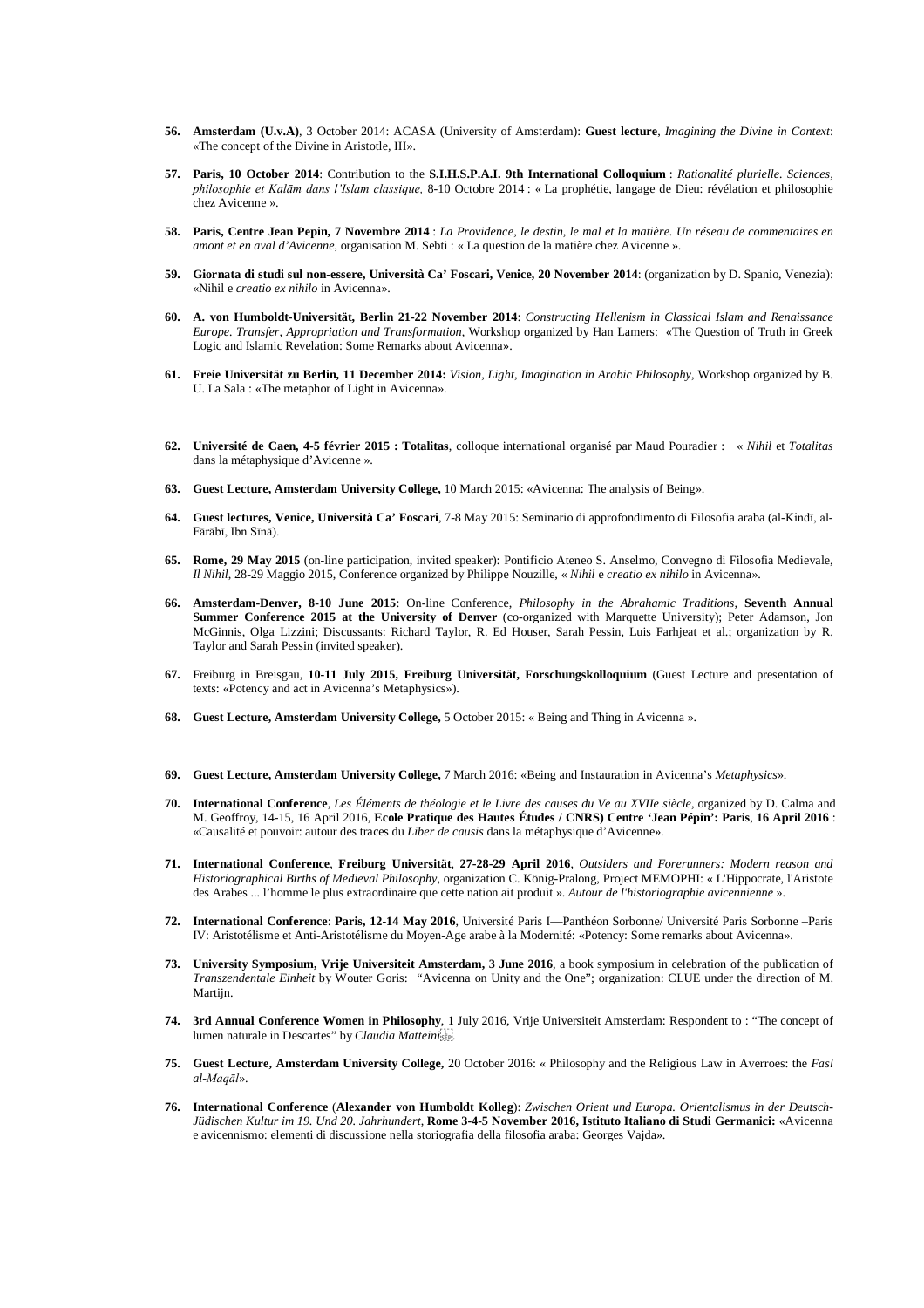- **77. International Conference** (Colloque international): Le théologico-politique au Moyen Age, organised by O. Boulnois and I. Moulin, Institut Catholique de Paris, 2-3 February **2017** (invited speaker): "'Le théologico-politique à la lumière de la philosophie. Prophète, *khalīfa* et espèce humaine selon Avicenne'.
- **78. Guest Lecture, Amsterdam University College,** 28 March 2017: « Philosophy and the Religious Law in Averroes. II».
- **79. University of Osnabrück**: Institut für islamische Theologie: "Avicenna Reloaded": Avicenna 12-13 May 2017: : «Avicenna's Theory of Efficient Causality and the idea of potency. Aspects of a Controversial Subject ».
- 80. Paris, Collège de France (28-29 May 2017): *Philosopher au XIIe siècle* (invitation): "Philosopher au XII<sup>e</sup> siècle : Avicenne et sa première réception au Moyen Age. Quelques remarques" . <https://www.college-de-france.fr/site/alain-de-libera/symposium-2017-05-29-10h00.htm>
- *81.* **Paris, INALCO**, 5-6 Juillet 2017: "The representations of the Prophet in the construction of Islamic Knowledge" **: "***La prophétie chez Avicenne: imagination et rôle politique".*
- **82. Freie Universität, Berlin**, Sonderforschungsbereich "Episteme in Bewegung", 20 October 2017: "An essential aspect of the Graeco-Arabic influence on 12th-13th century metaphysics: the conception of fluxus".
- **83. Venezia, Fondazione Cini, Università Ca' Foscari, Seminario: L'Etica islamica":** "Il mondo sensibile è il mondo delle tombe", (Fondazione Cini, Isola S. Giorgio, 2 February 2018).
- **84. Amsterdam, VU, Faculty of Humanities, Department of Philosophy, Afdelingscolloquium (14 February 2018): Respondent to** "Plato en Hermetica in het late werk van Giordano Bruno: Een filosofie voor een nieuwe wereld" by Joyce Pijnenburg (in Dutch).
- **85. Centre Léon Robin, Paris:** 8 mars 2018: **Guest Lecture**: Centre Léon Robin, Paris, 8 March 2018,: "*Ousia*, *mahiyya*, *wugud, vérité*: autour de l'ontologie avicennienne", within the context of the seminar "Ousia: essence ou substance?" organised by Anca Vasiliu, Centre Léon Robin, Paris.
- **86. Groningen,** Faculty of Humanities, Islamic Studies and Religious Studies, 19 march 2018: **Respondent** to "What is the Arabic for *zôon politikon*? Ethics and politics in Ibn Ṭufayl" by C. La Martire.
- **87. Guest Lecture, Amsterdam University College,** 21 March 2018 : « Philosophy and the Religious Law in Averroes: the *Fasl al-Maqāl. II*».
- **88. Universiteit van Leiden**, Minisymposium "De verbeelding bij de Platonisten": Represenation and reality in Avicenna, 23 march 2018.
- **89. Universiteit van Utrecht**, 18 April 2018: *Ontology and logic in Avicenna's concept of truth.*
- **90. The life of plants**: a conversation with E. Coccia on his book *La vie des plantes* as part of the workshop organised in **Amsterdam, VU University,** 20 April 2018: *The Life of Plants/Het leven van de planten/La vie des plantes*: a workshop on the meaning of life (and philosophy) with Marije Martijn, Ype de Boer, Cor Zonneveld, O.L. Lizzini ; special guest Emanuele Coccia.
- **91. Université de Genève**, Conférences *Quodlibeta*, 3 May 2018: *Ontology and logic in Avicenna's concept of truth: a commentary on* Ilāhiyyāt, I, 8.
- **92. Paris 6 Juin**, Université la Sorbonne/Centre de Recherche Sphère (organisation by C. Cerami / Zyad Abu Aql): *Puissance et acte dans la métaphysique d'Avicenne. Lecture du texte arabe:* Ilāhiyyāt IV, 2.
- **93. Amsterdam,** 20 September 2018 (**Felix and Sophie**): "Islamitische filosofie": an event organised by Trijsje Franssen en Khadija al Mourabit. Guest speakers: M. Leezenberg and O.L. Lizzini.
- **94. Rome, Università la Sapienza, 25 October 2018**: "Un flusso, una Fontana di vita, un vasto mare: l'essere e le sue metafore in Avicenna (e nella storiografia avicenniana)". Paper for the international Conference "Fonti Flussi Onde. L'acqua tra metafora e realtà nel pensiero antico, medievale e moderno". Organization of the conference M. Lenzi (Sapienza Università Roma); O.L. Lizzini (VU Amsterdam), Pina Totaro (ILIESI, Istituto per il Lessico [Intellettuale Europeo e la Storia delle Idee,](http://www.iliesi.cnr.it/materiali/Gregory_Lessico_intellettuale_europeo.pdf) Rome); Luisa Valente (Sapienza Università, Roma).
- **95. International workshop, University of Utrecht, 25 January 2019:** "Essence: remarks on a key-concept of Avicenna's metaphysics".
- **96. AUC, Amsterdam, 25th of March 2019: Guest-Lecture**: "Aristotle, Averores and Thomas Aquinas: the unicity of the Intellect".
- **97. Bruxelles, Université Libre de Bruxelles**, **3 April 2019,** Séminaire de philosophie médiévale: "Flux et influx dans la métaphysique d'Avicenne", guest lecture; invitation by Dr. O. Gilon.
- **98. Roma, Sapienza Università,** Corso di Storia della filosofia araba, **8 April 2019**, guest lecture, invitation by prof. L. Valente: "Avicenna e il *Liber de causis* : Potenza, potere".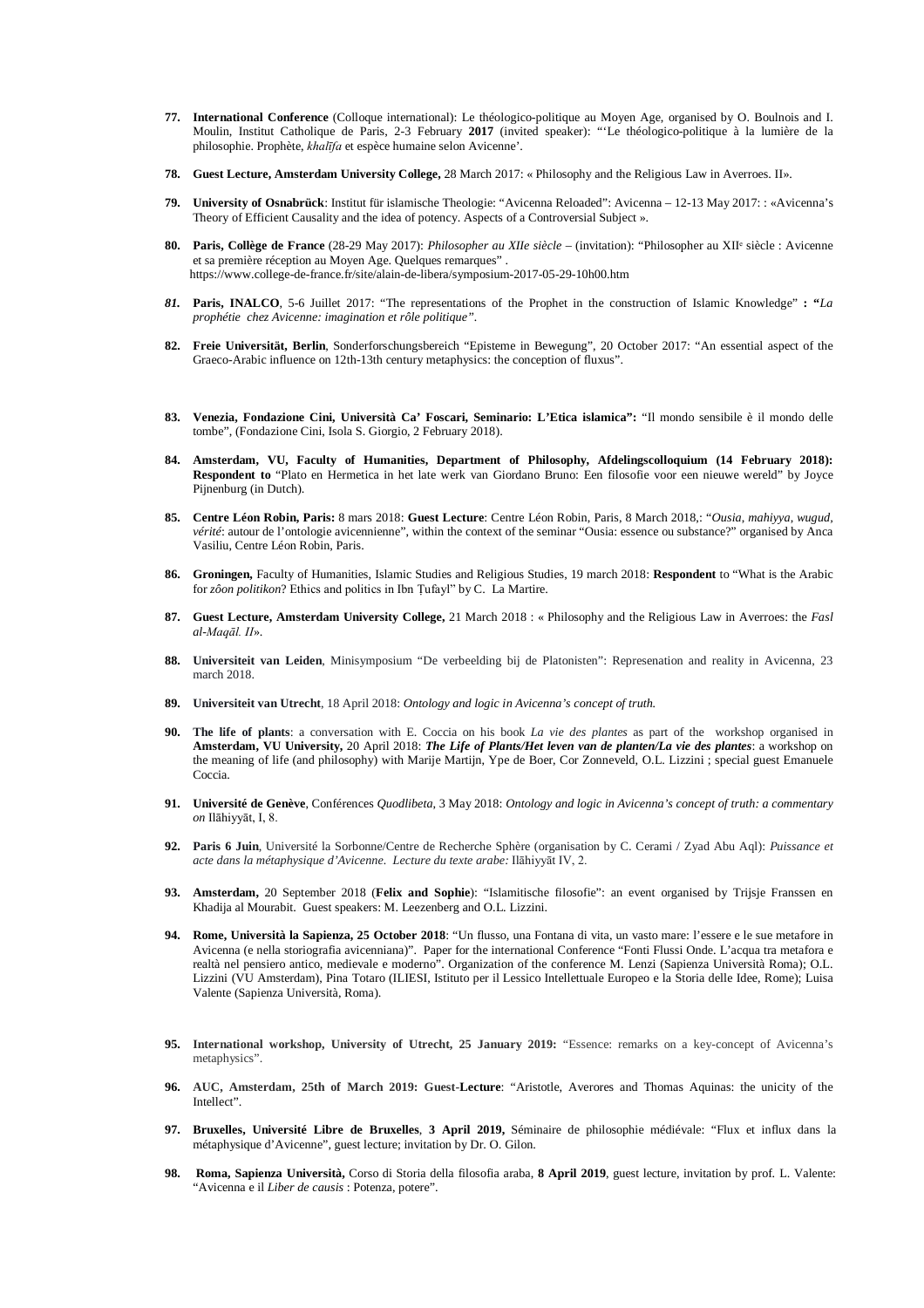- **99. 10 May 2019,** Guest lecture : « […] parce que leur intelligence est quelquefois obscurcie par la passion, les maladies ou le sommeil […]" (Aristote, *De anima*, III, 3, 429 a) : autour de l'imagination et de la vérité chez Avicenne (et Aristote) », **Paris, Séminaire EHESS/CNRS** organisé par Elizabeth Claire (chargée de recherche au CNRS), Béatrice Delaurenti (maître de conférences à l'EHESS), Roberto Poma (maître de conférences à l'Université Paris Est-Créteil) et Koen Vermeir (chargé de recherche au CNRS) ; financé par les laboratoires SPHERE et CRH.
- **100. Kingston University London, 7 June 2019**, London, **Key-note lecture**: "Intellect, imagination and the role of philosophy: exploring the interpretation of religion in classical Arabic philosophy": "Irreligion and the Critique of Religion: The CRMEP Graduate Conference 2019". [https://backdoorbroadcasting.net/2019/06/olga-lucia-lizzini-intellect-imagination-and-the-role-of](https://backdoorbroadcasting.net/2019/06/olga-lucia-lizzini-intellect-imagination-and-the-role-of-philosophy-exploring-the-interpretation-of-religion-in-classical-arabic-philosophy/)[philosophy-exploring-the-interpretation-of-religion-in-classical-arabic-philosophy/](https://backdoorbroadcasting.net/2019/06/olga-lucia-lizzini-intellect-imagination-and-the-role-of-philosophy-exploring-the-interpretation-of-religion-in-classical-arabic-philosophy/)
- **101. Universidade de Porto, 4 September 2019:** *Finzione e verità : alcuni essenziali esempi nella filosofia di lingua araba*, International SISPM Conference, Porto 2-4 September 2019: *Finzione nel Medioevo*.
- **102. Amsterdam, 18 September 2019: Stevin Centre For the History of Sciences:** Honours Course: "Science and theology in the Latin Middle Ages".
- **103. Berlin, Freie Universität zu Berin, 4 November 2019:** *Between Imagination and Intellection: some remarks about the Philosophical Idea of Prophecy***, "**Prophetic Knowledge Conference: Figurations of Prophecy and Transfer of Divine Knowledge in Premodern Traditions" Berlin, *,* **Sonderforschungsbereich 'Episteme in Bewegung' (**04.11.2019-06.11.2019).
- **104. AUC, Amsterdam, 12th of November 2019: Guest-Lecture**: "Philosophy and Religion: a Discussion about the meaning of Truth in the Islamic Classical Context".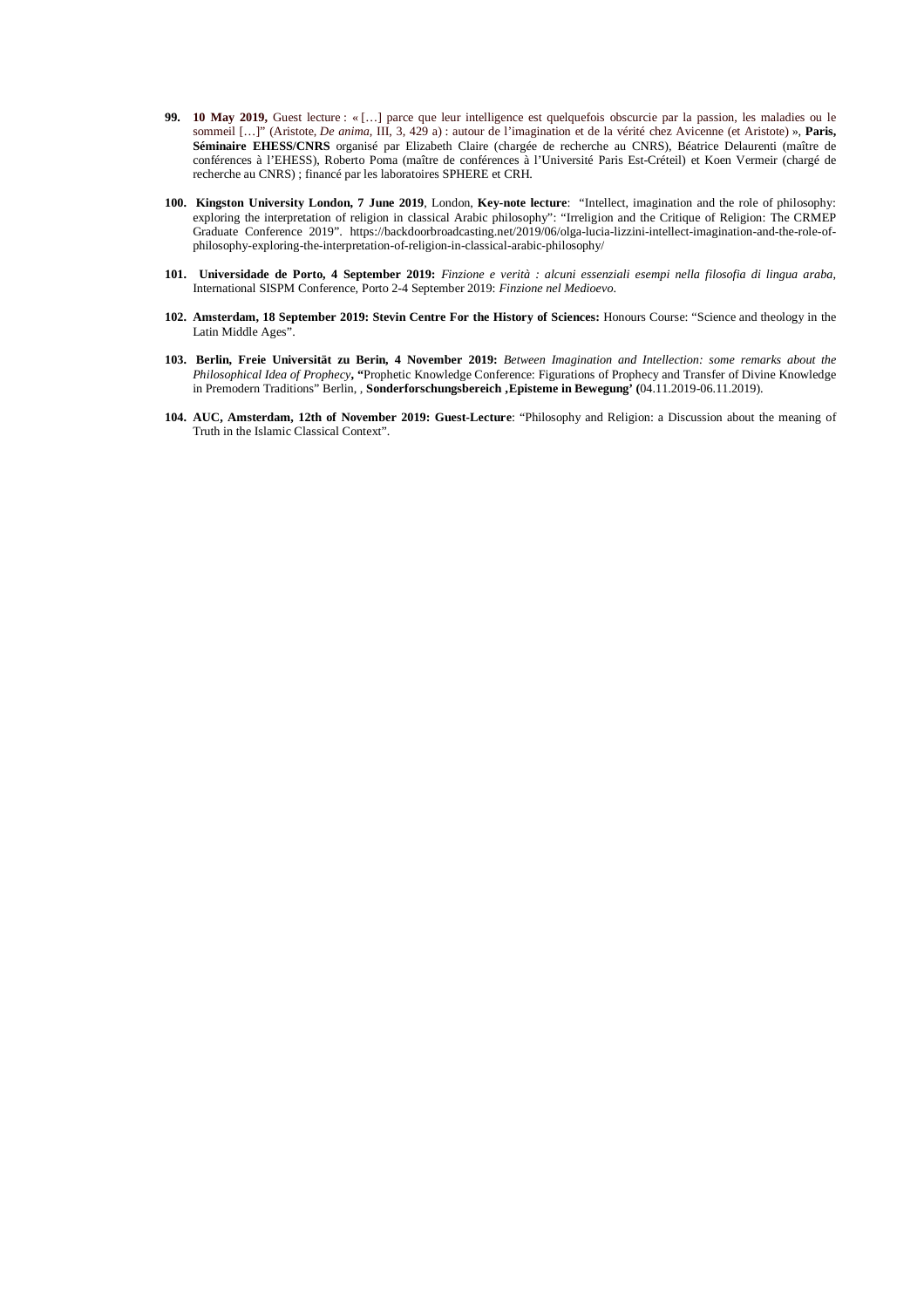#### **List of Publications**

#### **A) Books (authorship)**

1. Avicenna*. Metafisica. La scienza delle cose divine* (*al-Ilâhiyyât*) dal Libro della Guarigione (*Kitāb al-Shifā')*, traduzione dall'arabo, introduzioni, note e apparati di Olga Lizzini; Prefazione, revisione del testo latino e cura editoriale di Pasquale Porro, Milano : Bompiani 2002; II ed. rivista e aggiornata 2006. Reviews: A. Torno, *Il Corriere della Sera*, 27/11/2002; A. Illuminati, *Il Manifesto*, 9/03/2003.

2. *Fluxus (fayd). Indagine sui fondamenti della Metafisica e della Fisica di Avicenna*, Edizioni di pagina, Bari 2011 (pp. 679).

Reviews: M. Benedetto, *Quaestio* 10 (2010), pp. 335-347: "Nuovi Studi su Avicenna e la sua posterità". Paola Oliveira Silva, "Veritas", 57 (2012), p. 216. M. Costa Sousa, *Translatio. Caderno de Resenhas História da Filosofia Medieval e a Recepção da Filosofia antiga* 4 (2012); on line: http://gtfilosofiamedieval.files.wordpress.com/2009/11/translatio-05v04.pdf . J. Janssens, "BCAI" (*Bulletin Critique des Annales Islamologiques*) 28 (2012), on line 2014, pp. 34-36.

Presentations of the book: *Journées Abélard*, Paris, Université "La Sorbonne" May 2011: Germany (Fribourg in Breisgau, October 2011); Portugal (Universidade do Porto, December 2011).

#### 3. *Avicenna*, Carocci, Roma 2012 (pp. 339).

Reviews : S. Barchesi in *Filosoficamente* : (http://www.unimc.it/filosoficamente/libri-approfondimenti/olga-lizzini-avicenna-carocciroma-2012;

C. Martini Bonadeo in *Greek into Arabic*: http://www.greekintoarabic.eu/index.php?id=101 .

M. Benedetto, *"*Da Atene a Baghdad. Ancora sul rapporto tra filosofia araba ed eredità greca*", Quaestio* 12 (2012), pp. 569-588*.* A. Torno*, Il Corriere della Sera,* 30/11/2012

Allan Neves Oliveira Silva, *Kriterion* 56 /131 (2015):

http://www.scielo.br/scielo.php?pid=S0100-512X2015000100297&script=sci\_arttext#B03

Presentation of the Book: Università Ca' Foscari, Venezia, 6 December 2012 with Giovanni Catapano, Angelo Scarabel, Giuliano Tamani, Ida Zilio-Grandi.

4. *Trattato sull'unità (Maqāla fī al-tawhīd*). L'uno, il molteplice e l'unità di Dio Traduzione, introduzione ecommento della *Maqāla fī al-tawhīd* di Yahyā ibn 'Adī; testo arabo di Samir Khlalil Samir; Prefazione di G. Endress, GRAC, Italy, 2020.

#### **B) Books (edition and co-edition)**

1. *Dizionario di Filosofia* (*Dictionary of Philosophy*) [a collective work under the direction of] G. Bedeschi, Istituto della Enciclopedia Italiana fondata da G. Treccani, Rome 2008 and 2009: edition of the section on Arabic Philosophy]*.* 

2. *Islam* (with S. Pagani), in *Angeli.* Ebraismo, Cristianesimo, Islam, a cura di G. Agamben / E. Coccia, Vicenza, Neri Pozza 2009.

3. Jean-Baptiste Brenet / O. L. Lizzini [eds.], *Avicenne? Epître sur les prophéties,* [translated by Jean-Baptiste Brenet], coll. Translatio, Vrin, Paris 2018.

4. Jean-Baptiste Brenet / O. L. Lizzini, *La philosophie arabe à l'étude. Sens, limites et défis d'une discipline moderne / Studying Arabic Philosophy. Meaning, limits and challenges of a modern discipline*, Paris, Vrin, 2019.

#### **C) Articles in journals (peer review)**

1. «La metafisica del Libro della Guida: presentazione e traduzione della terza parte (*bâb*) del *Kitâb al-Hidâya*  di Avicenna», *Le Muséon (Revue d'études orientales;* Peeters, Louvain-la-Neuve), 108 (1995), pp. 367-424.

2. «The Islamic Angelology: Revelation, Tradition and Philosophical Elaboration. Some brief Observations», *Encounter* (PISAI, Roma)**,** 227 (1996), pp. 3-22.

3. «Occasionalismo e causalità filosofica: la discussione della causalità in al-Ġazālī», *Quaestio* (ed. Brepols/Pagina, Bari), 2 (2002), pp. 155-183.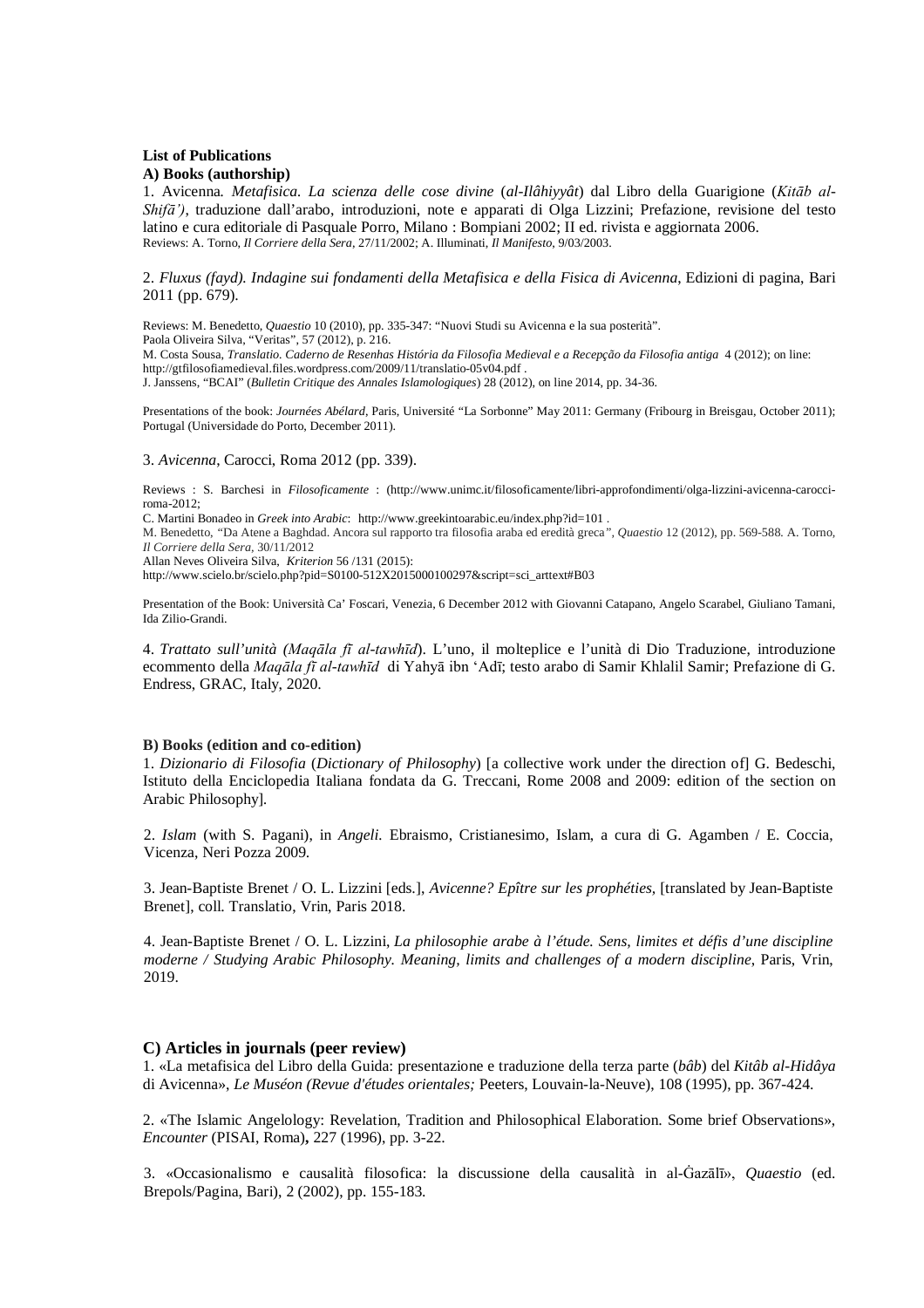4.«Wuǧūd-Mawǧūd/Existence-Existent in Avicenna. A Key Ontological Notion of Arabic Philosophy», *Quaestio* (Brepols/Pagina, Bari), 3 (2003), pp. 111-138.

5. «Utility and gratuitousness of Metaphysics in Avicenna (*Ilāhiyyāt*, I, 3)», *Quaestio* (Brepols/Pagina, Bari), 5 (2005), pp. 205-243.

6. «L'âme chez Avicenne : quelques remarques autour de son statut épistémologique et de son fondement métaphysique», *Documenti e Studi sulla Tradizione Filosofica Medievale* 21 (2010), pp. 223-242.

7. « Causality as relation. Avicenna (and al-Ghazali) », *Quaestio* (Brepols/Pagina, Bari), 13 (2013), pp. 79- 109.

8. «'A mysterious order of possibles'. Some remarks on the views of Avicenna and Aquinas on creation: *al-Ilāhiyyāt*, the *Quaestiones De potentia* and Beatrice Zedler's interpretation», *American Catholic Philosophical Quarterly*, 88 (2014), pp. 237-270.

9. «*Nihil* ed *ex nihilo*: note sul senso dell'agire divino nella metafisica di Avicenna», *Divus Thomas* 118 (2015), pp. 223-245.

10. «The pleasure of knowledge and the quietude of the soul in Avicenna (*Ilāhiyyāt,* VII, 7 and IX, 7)», *Quaestio* 15 (2015), pp. 265-273 (Proceedings of the SIEPM International Congress of Medieval Philosophy *Pleasures of Knowledge* (Freising, August 20-25 2012).

11. « Autour de la totalité et du non-être dans la *Métaphysique* d'Avicenne », in *Cahiers de philosophie de Caen*, 53 (2016) [Actes du Colloque International *Totalitas*, Caen 3-4 Février 2015], sous la direction de M. POURADIER, pp. 55-76.

12. «Desiderio di sapere, piacere dell'intelletto ed elitarismo: intorno all'escatologia di Avicenna», in *Quaderni di Studi Arabi*, n.s. 11 (2016), (Studi in onore di Francesca Lucchetta), pp. 75-92.

13. «Matter and Nature. On the Foundations of Avicenna's Theory of Providence: an Overview», in *Intellectual History of the Islamicate World*, 7 (2019), pp. 7-33.

## **D) Chapters in Books (peer and editorial review)**

1. «Ibn Sina (Avicenna). La rifondazione della metafisica e la teoria dell'intelletto», in M. Bettetini / L. Bianchi / C. Marmo / P. Porro, *Filosofia Medievale*, Raffaello Cortina ed., Milano 2004, pp. 85-97 [translations from Avicenna, *Metaphysics* I, 1; V, 1; VIII, 3; *De anima*, I, 5; V, 6].

2. «*Intellectus, intelligentia, mens* in Avicenna», in E. Canone (a cura di), *Per una storia del concetto di mente*, I, Istituto del CNR Lessico Intellettuale Europeo e Storia delle Idee, L. S. Olschki, Roma - Firenze 2005, pp. 123-165.

3. «L''Epistola sulle divisioni delle scienze intellettuali' di Avicenna. Alcune note sulla definizione e la collocazione della profetologia e della psicologia**»**, in S. Caroti / R. Imbach / Y. Kaluza / G. Stabile / L. Sturlese (eds.), *Ad Ingenii Acuitionem*. Studies in Honour of Alfonso Maierù, Fédération Internationale des Instituts d'Études Médiévales, Louvain-la-Neuve 2006, pp. 235-262.

4. «Il nulla (*al-'adam*), l'inesistente (*al-ma'dūm*), la cosa (*al-shay'*): note intorno alla terminologia e alla dottrina della creazione dal nulla nel pensiero islamico**»**, in M. Lenzi / A. Maierù (a cura di / eds.), *Discussioni sul nulla tra Medioevo ed Età moderna*, Lessico Intellettuale Europeo, Roma 2009, pp. 63-103.

5*.* «L'angelologia islamica: Il Corano e la Tradizione**»***,* in *Angeli.* Ebraismo, Cristianesimo, Islam, a cura di [eds.] G. Agamben / E. Coccia, Vicenza, Neri Pozza 2009, pp.1455-1500.

6*.* «La cosmologia di al-Kindi**»**, in *Angeli.* Ebraismo, Cristianesimo, Islam, a cura di [eds.] G. Agamben / E. Coccia, Vicenza, Neri Pozza 2009, pp. 1741-1778.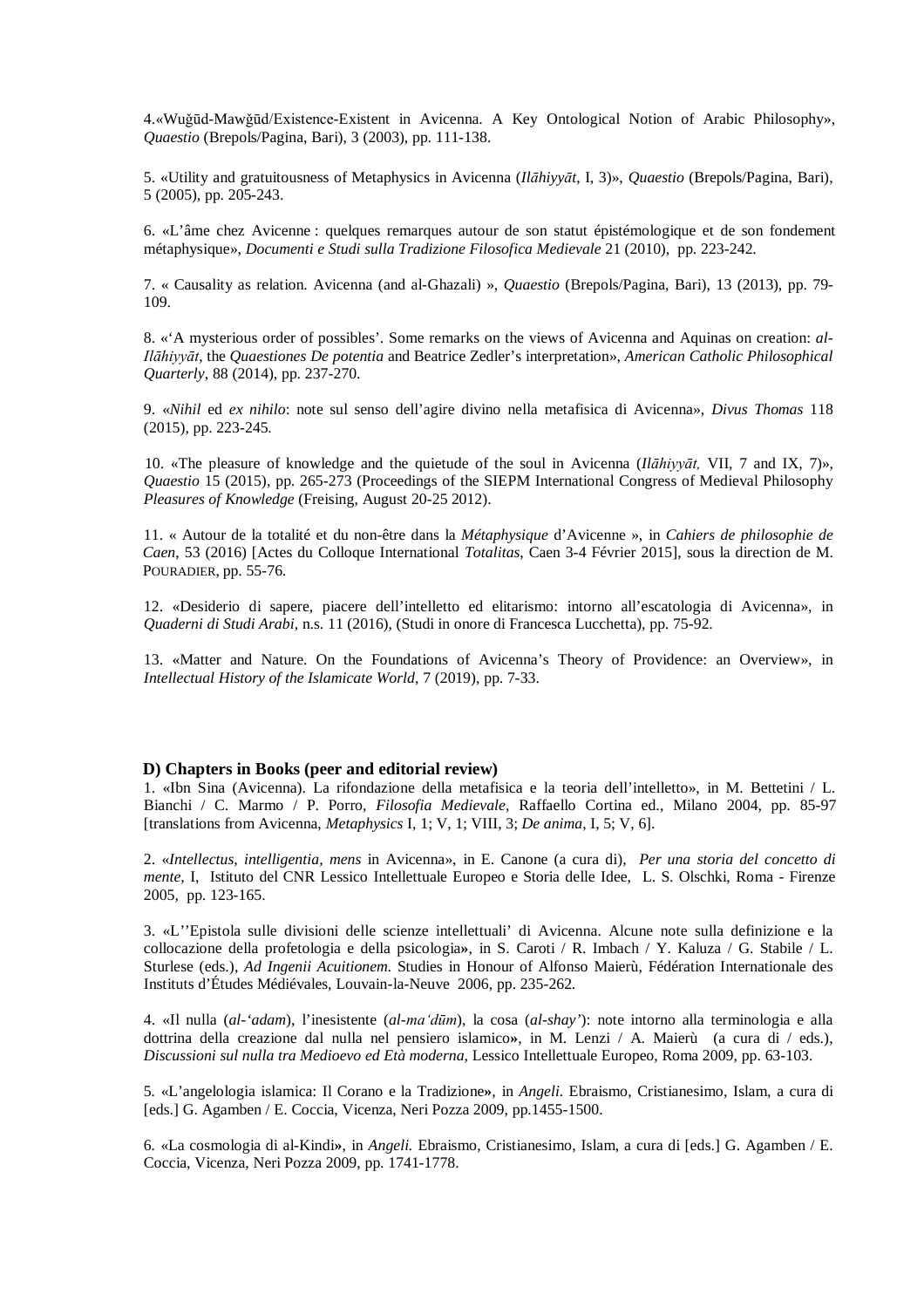7*.* «L'angelologia di al-Fārābī: il cosmo, l'anima, l'uomo**»**, in *Angeli.* Ebraismo, Cristianesimo, Islam, a cura di [eds.] G. Agamben / E. Coccia, Vicenza, Neri Pozza 2009, pp. 1779-1844.

*8.* «L'angelologia filosofica di Avicenna», in *Angeli.* Ebraismo, Cristianesimo, Islam, a cura di [eds.] G. Agamben / E. Coccia, Vicenza, Neri Pozza 2009, pp. 1845-1963.

*9.* «L'angelologia nelle Epistole dei Fratelli della Purezza: l'esempio della natura»*,* in *Angeli.* Ebraismo, Cristianesimo, Islam, a cura di [eds.] G. Agamben / E. Coccia, Vicenza, Neri Pozza 2009, pp. 1965-2012.

10. «Flusso, preparazione appropriata e *inchoatio formae*: brevi note su Alberto Magno e Avicenna», in M. Lenzi / C. Musatti / L. Valente [eds.], *Medioevo e Filosofia. Per Alfonso Maierù*, Viella, Roma 2013, pp. 161- 182.

11. «L'ateismo nel mondo islamico», in *MICROMEGA,* vol. 5 (2013)*,* pp.192-194; 196-198; 199-201 [with Samuela Pagani, pp. 192-205].

12. «Orientalismo» in *Lessico interculturale*, ed. by S. Gianfaldoni, Franco Angeli, Roma 2013, pp. 152-156.

13. «Human Knowledge and Separate Intellect», in Luis Xavier López Farjeat / Richard Taylor (eds.), *The Routledge Companion to Islamic Philosophy*, Routledge, London-New York 2015, pp. 285-299.

14. «What does *tawḥīd* mean? Yaḥyā ibn 'Adī's *Treatise on the affirmation of the unity of God* between philosophy and theology» in D. Janos (ed.), *Ideas in motion: Philosophical and Theological Exchanges between Christians and Muslims in Baghdad and Beyond in the Ninth and Tenth Centuries C.E*., Brill, Leiden-Boston, 2016, pp. 253-280.

15. «Le Langage de Dieu: autour de la 'Révélation' et de la prophétie chez Avicenne», in Jean-Baptiste Brenet / O. Lizzini [eds.], *Avicenne? Epître sur les prophéties,* [coll. Translatio], Vrin, Paris 2018, pp. 7-82.

16. « Representation and Reality: on the definition of imaginative prophecy in Avicenna», in B. Bydén / F. Radovic (eds.), *The Parva naturalia in Greek, Arabic and Latin Aristotelianism. Supplementing the Science of the Soul*, Springer, Amsterdam 2018, pp. 133-154.

17. «Avicenna on Truth. Some remarks», in *Premodern Philosophy in the Greek, Hebrew, Arabic, and Latin Traditions*, edited by Luis López-Farjeat, Katja Krause, and Nicholas Oschman [in press].

#### **E) Dictionaries and encyclopaedias (entries and editing)**

1*. Dizionario Biografico degli Italiani* dell'Istituto dell'Enciclopedia Italiana (entry 'Francesco da Piedimonte'); see vol. XLIX, 1997, pp. 821-822.

2. *Lexicon. Dizionario dei Teologi* a cura di L. PACOMIO E G. OCCHIPINTI, Piemme Editore, Casale Monferrato, 1998: entries: Averroes, Avicenna, Roger Bacon (see pp. 56-57; 121-125; 132-133).

3. *Storia della scienza* (*History of Science)*, "Istituto della Enciclopedia Italiana Giovanni Treccani" (Institute for the Italian Encyclopaedia Giovanni Treccani), under the direction of Prof. Sandro Petruccioli: Editing (texts and translations) for vol. III [eds. S. Petruccioli and R. Rashed], *La civiltà islamica (Islamic Civilization*) Roma 2002; vol. IV, *Il Medioevo* (*The Middle Ages*), Roma 2001; for this same volume: iconographic project for the section on Syriac science.

4. *Dizionario di Filosofia* (*Dictionary of Philosophy*) [a collective work under the direction of] G. Bedeschi, Istituto della Enciclopedia Italiana fondata da G. Treccani, Rome 2008 and 2009; authorship of the following entries: *Avicenna, Avicennismo, Averroè, Alfarabi, Alkindi, Abū 'l-Barakāt al-Baghdādī, al-Amirī, Muhammad Arkoun, Alchimia araba, Algebra araba, 'aql, Filosofia araba, Aristotelismo arabo, Atomismo islamico, Casa della sapienza, Cosmologia araba, Doppia verità, Emanatismo arabo, Essenza nella filosofia araba, Fakhr al-Dīn al-Rāzī, Fratelli della purezza (Ikhwān al-Safā'), Hasan al-Bannā, Hunayn ibn Ishaq, Ibn al-Sīd al-Bataliyusī, Ibn Bashkuwal, Ibn Masarrā, Ibn Salāh Ahmad, Ibn Taymiyya, Henry Corbin, Ibn Tufayl, (Abubacer), Ibn Tumlus, Iyād ibn Mūsa al-Qādī, Kalām, Illuminazionisti, Ilemorfismo universale, Intenzione, Principio di individuazione, Intelletto agente, al-Ghazālī, Maimonide, Mattā ibn Yūnus, al-Māturīdī, Miskawayh, Mollā Sadrā Shiraāzī, Muhammad Abduh, Mu'taziliti, Nasīr al-Dīn al-Tūsī, Pseudo-Aristotele, Qustā ibn Lūqā, Abū Bakr al-Rāzī, Fakhr al-Dīn al-Rāzī, Saa'diya al-Fayyumī, Sergio di*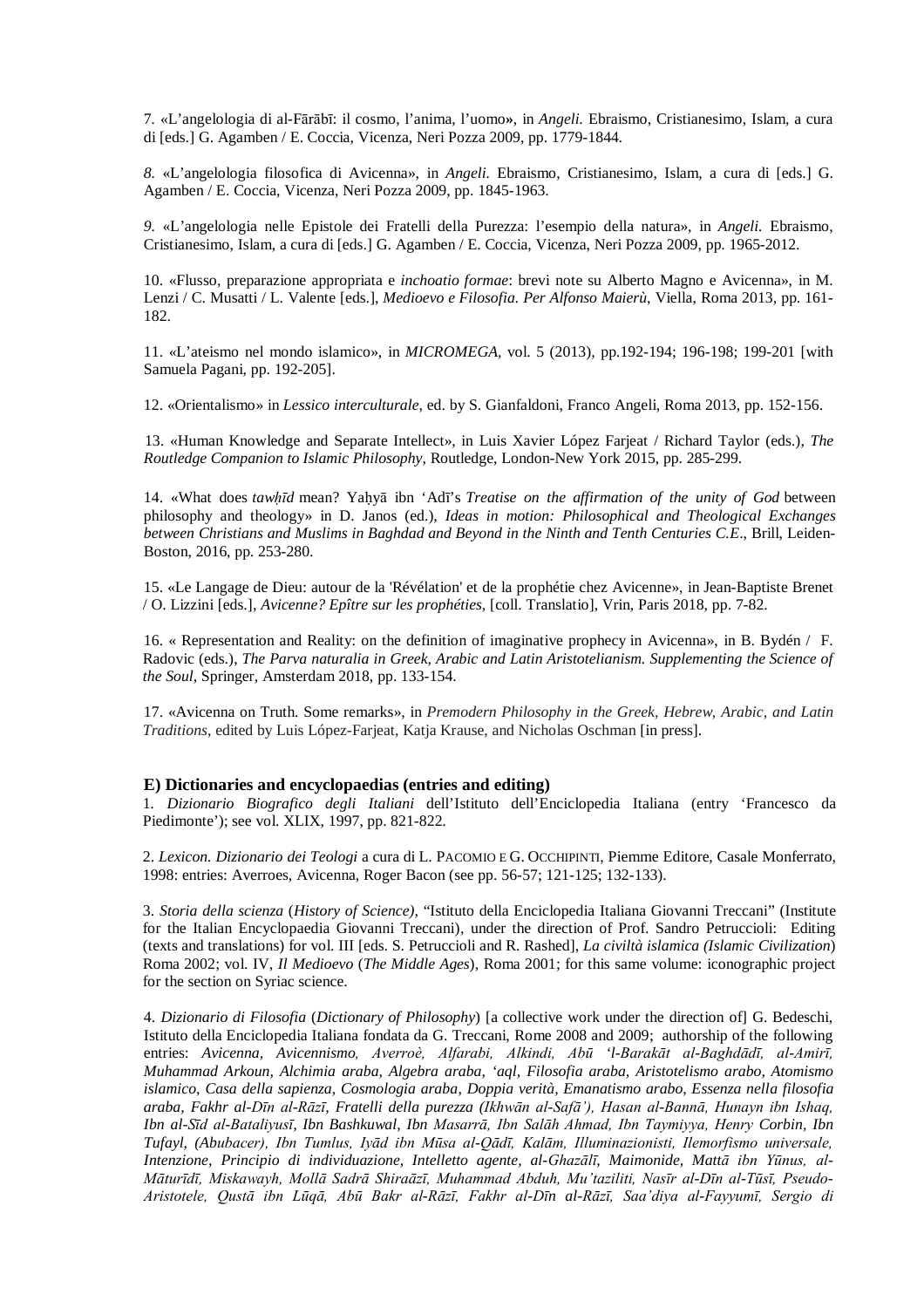*Resh'ayna, Sharī 'a, Suhrawardī, Thābit ibn Qurrā, al-Tawhīdī, Teodoro Abū Qurrā, wahdat al-wugūd, Yahyā ibn 'Adī;* revision and editing of the following entries: *Abū Ma'shar, al-Afghāni, Ibn al-Haytham (Alhazen), Andrea Alpago, al-Ash'arī, Avenzoar, Avicebron (Ibn Gebirol), al-Battānī, al-Birūnī, Colcodea, Dāwid ibn Marwān al-Muqammis, al-Hallāg, Hasan al-Basrī, Ibn Bāgga, Ibn Hazm, Ibn Khaldūn, Ibn Sab'īn.* 

5. «Ibn Sīnā (Avicenna): Metaphysics», *Stanford Encyclopedia of Philosophy*, (Winter 2015 Edition), Edward N. Zalta (ed.), URL = <http://plato.stanford.edu/archives/win2015/entries/ibn-sina-metaphysics/>.

6. «Avicennisme latin», in *Encyclopédie de l'Humanisme méditerranéen,* CNRS [33 pp. + bibliography]; 2016, ed. by Houari Touati. Editorial Board: Françoise Micheau, professeur émérite à l'université de Paris I Panthéon-Sorbonne; Filippo Ronconi, maître de conférences à l'EHESS (Paris); John Tolan, professeur à l'université de Nantes; Houari Touati, directeur d'études à l'EHESS (Paris) <http://encyclopedie-humanisme.com/?-Francais->

[http://encyclopedie-humanisme.com/?Avicennisme-latin#outil\\_sommaire](http://encyclopedie-humanisme.com/?Avicennisme-latin#outil_sommaire)

- 7. *Ibn al-Khammār (Ibn Suwār*), in *E.I*. Three, 2018, pp. 88-92.

# **F) Published contributions to academic conferences**

1. «Le traité sur l'unité (*Maqâlah fî l-Tawhîd*) de Yahyâ ibn 'Adî et la troisième *Maqâlah* de la *Métaphysique*  du *Kitâb al-Shifâ'* d'Avicenne: deux finalités différentes dans l'analyse de l'Un», *Parole de l'Orient*, 28 (2003), pp. 497-529; Actes du IIum Symposium Syro-Arabicum (Sayydat al-Bir, septembre 1998), Études Arabes Chrétiennes, T. II, éd. par S. Khalil Samir, S.J. Cedrac ; Université Saint Esprit, Kashlik, Lebanon.

2. «The relation between Form and Matter: some brief observations on the 'homology argument' (*Ilāhiyyāt,* II, 4) and the deduction of *fluxus*», chapter X of J. McGinnis with the assistance of D. Reisman (eds.), *Interpreting Avicenna*. *Proceedings of the Second Conference of the Avicenna Study Group*, Brill, Leiden / Boston 2004, pp. 175-185.

3. «La questione delle fonti arabo-islamiche della Divina Commedia: qualche riflessione sulla filosofia (e su Avicenna in particolare)», in C. G. Antoni [ed.] *'Echi e Fonti arabe nella letteratura duecentesca e in Dante'* (*Atti del Convegno*, Udine, 15-16 April 2005), Campanotto, Udine 2006, pp. 56-75.

4. «Critica dell'emanazione e creazione dal nulla in Yahyā ibn 'Adī», in *La letteratura arabo-cristiana e le scienze nel periodo abbaside (750-1250 d.C*). Atti del 20 Convegno di studi arabo-cristiani, Roma 9-10 Marzo 2007, a cura di D. Righi [Patrimonio Culturale Arabo Cristiano, diretto da S. Kh. Samir], Zamorani, Torino 2008, pp. 225-244 [2nd edition 2016].

5. «Le cosmologie di Alfarabi e di Avicenna», in C. Martello / C. Militello / A. Vella (eds.), *Cosmologie e cosmogonie nel medioevo.* Atti del Convegno della Società Italiana per lo Studio del Pensiero Medievale, (*SISPM*) Catania, 22-24 Settembre 2006, Brepols, Louvain-la-Neuve 2008, pp.195-214.

6. «Vie active, vie contemplative et philosophie chez Avicenne», in *'Vie active et vie contemplative au Moyen Age et au seuil de la Renaissance*. Études réunies par Ch. Trottmann, École française de Rome, Rome 2009, pp. 207-239.

7. «Organizzazione, gerarchia e divina ispirazione. Brevi note sulle api nell'Islam», in A. Calanchi / L. Renzi / S. Ritrovato (edd.), *Le api tra realtà scientifica e rappresentazione letteraria e artistica* (Atti del Convegno di Studi, Urbino, 28 e 29 ottobre 2009) Meidenbauer [series: Peregre], München 2011, pp. 199-217.

8. « 'L'Hippocrate, l'Aristote des Arabes [...] l'homme le plus extraordinaire que cette nation ait produit'. Autour de l'historiographie avicennienne » in *Outsiders' and 'Forerunners'. Modern Reason and Historiographical Births of Medieval Philosophy*, ed. by Catherine König-Pralong, Mario Meliadò and Zornitsa Radeva, Brepols, Turnhout 2018 [LECTIO, 5; Proceedings of the Memophi Conference, Freiburg in Breisgau, May 2016), pp. 67-106.

9. "Comment définir la philosophie dans un contexte. Autour des mots: arabe, islamique, philosophie", in *Studying Arabic Philosophy. Meaning, limits and challenges of a modern discipline. La philosophie arabe à l'étude. Sens, limites et défis d'une discipline moderne*. Publication of the Proceedings of the First International Conference (Alexander von Humboldt Kolleg) on the Historiography of Arabic-Islamic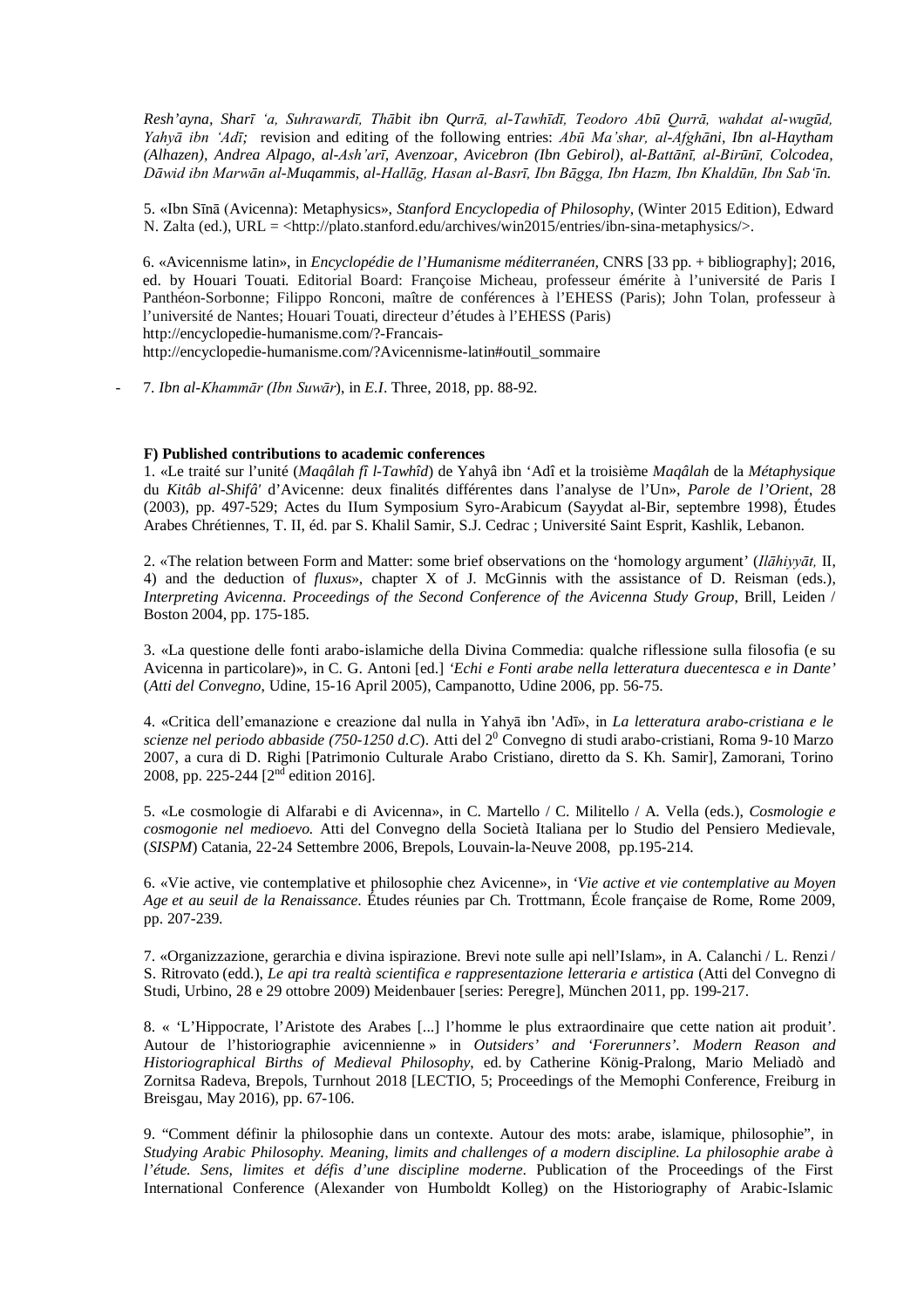Philosophy, organized in Paris, Institut du Monde Arabe – Université Paris I, La Sorbonne, 4-7 September 2013, by J.B. Brenet and O. Lizzini, Paris, Vrin, 2019, pp. 190-215.

10. "Le théologico-politique à la lumière de la philosophie. Prophète, *khalīfa* et espèce humaine selon Avicenne" in O. Boulnois (dir.), Le Théologico-politique au Moyen Age, *Actes du Colloque international* "Le Théologico-politique au Moyen-Age", Institut Catholique de Paris, Février 2017, Paris, Vrin, 2020, pp. 95- 117.

## **G) Other contributions and reviews**

1. *Deux traités philosophiques: l'harmonie entre les opinions des deux sages, le divin Platon et Aristote, et de la religion* [introduction, traduction et notes par D. Mallet, IFEAD, Damas, 1989]; in *Islam: Storia e Civiltà*, IX, 33 (1990), pp. 293-294.

2. R. Caspar, *Pour un regard chrétien sur l'Islam*, Paris, éd. du Centurion, 1990; in *Islam: Storia e Civiltà*, XI, 38 (1992), pp. 45-46.

3. F. Franco Sanchez - M. S. Cabello, *Muhammad al-Safra, el medico y su epoca*, Alicante, Universidad de Alicante, 1990, in *Islam: Storia e Civiltà*, XI, 38 (1992), pp. 48-49.

4. «L'Islam e la scienza», in *Magazine Boiler*, Giornale di Scienza, innovazione e ambiente (in rete dal 1998).

5. «Il Neoplatonismo arabo: al-Kindī, Al-Fārābī, Avicenna» in Dossier: Arabi: scienza e filosofia»*,* website of the 'Enciclopedia Italiana Treccani', *Treccani Scuola* [published on 18-05-2007; pp. 6 with bibliography].

6. Review to Averroes. *On Aristotle's 'Metaphysics'*. An Annotated Translation of the So-called "Epitome", edited by Rüdiger Arnzen, De Gruyter, Berlin / New York 2010, *Bibliotheca Orientalis* [Leiden], 68, 3-4 (2011), pp. 405-409.

7. Review to M. Zonta, *Saggio di lessciografia filosofica araba*, Paideia, Brescia 2014 in *Speculum* 91 (2016), pp. 277-279.

8. "Vrouwen in de Arabische filosofie: een korte schets" in A. Halsema – A. Roothan, *Scheuren in het bolwerk – vrouwen in de filosofie*. Artikelen aangeboden aan Dr. Loes Derksen, Amsterdam, 2 juni 2017, pp. 51-55.

9. "Astronomy and Metaphysics in al-Fārābī's Thought (Review to D. Janos, *Method Structure and Development in Al-Fārāibī's Cosmology*, Leiden-Boston, Brill, 2013") in *Journal for the History of Astronomy*, 48, 4 (2017), pp. 483-485.

## **Dissemination**

**Interview for the Radio Svizzera**: Avicenna: un persiano da Nobel (22.09.2016) [https://webmail.login.vu.nl/OWA/redir.aspx?C=-](https://webmail.login.vu.nl/OWA/redir.aspx?C=-DunkSVSqYyMQF1AJr9sRGkEd_grbKoEw7shDbyucu4InAHu7BnUCA..&URL=http%3a%2f%2fwww.rsi.ch%2frete-due%2fprogrammi%2fcultura%2fil-giardino-di-albert%2fAvicenna-un-persiano-da-Nobel-8038586.html)

[DunkSVSqYyMQF1AJr9sRGkEd\\_grbKoEw7shDbyucu4InAHu7BnUCA..&URL=http%3a%2f%2fwww.rsi.c](https://webmail.login.vu.nl/OWA/redir.aspx?C=-DunkSVSqYyMQF1AJr9sRGkEd_grbKoEw7shDbyucu4InAHu7BnUCA..&URL=http%3a%2f%2fwww.rsi.ch%2frete-due%2fprogrammi%2fcultura%2fil-giardino-di-albert%2fAvicenna-un-persiano-da-Nobel-8038586.html) [h%2frete-due%2fprogrammi%2fcultura%2fil-giardino-di-albert%2fAvicenna-un-persiano-da-Nobel-](https://webmail.login.vu.nl/OWA/redir.aspx?C=-DunkSVSqYyMQF1AJr9sRGkEd_grbKoEw7shDbyucu4InAHu7BnUCA..&URL=http%3a%2f%2fwww.rsi.ch%2frete-due%2fprogrammi%2fcultura%2fil-giardino-di-albert%2fAvicenna-un-persiano-da-Nobel-8038586.html)[8038586.html](https://webmail.login.vu.nl/OWA/redir.aspx?C=-DunkSVSqYyMQF1AJr9sRGkEd_grbKoEw7shDbyucu4InAHu7BnUCA..&URL=http%3a%2f%2fwww.rsi.ch%2frete-due%2fprogrammi%2fcultura%2fil-giardino-di-albert%2fAvicenna-un-persiano-da-Nobel-8038586.html)

"Academisch onderwijs kan niet zonder het Engels" (H. de Regt, O. Lizzini, M. Martijn, R. Munk), *De Volkskrant*, 3 July 2017.

[https://www.volkskrant.nl/columns-opinie/academisch-onderwijs-kan-niet-zonder-het-engels~bcc9ca31/](https://www.volkskrant.nl/columns-opinie/academisch-onderwijs-kan-niet-zonder-het-engels%7Ebcc9ca31/)

**Key-note lecture, Kingston University London, 7 June 2019**: "Intellect, imagination and the role of philosophy: exploring the interpretation of religion in classical Arabic philosophy": "Irreligion and the Critique of Religion: The CRMEP Graduate Conference 2019". [https://backdoorbroadcasting.net/2019/06/olga-lucia](https://backdoorbroadcasting.net/2019/06/olga-lucia-lizzini-intellect-imagination-and-the-role-of-philosophy-exploring-the-interpretation-of-religion-in-classical-arabic-philosophy/)[lizzini-intellect-imagination-and-the-role-of-philosophy-exploring-the-interpretation-of-religion-in-classical](https://backdoorbroadcasting.net/2019/06/olga-lucia-lizzini-intellect-imagination-and-the-role-of-philosophy-exploring-the-interpretation-of-religion-in-classical-arabic-philosophy/)[arabic-philosophy/](https://backdoorbroadcasting.net/2019/06/olga-lucia-lizzini-intellect-imagination-and-the-role-of-philosophy-exploring-the-interpretation-of-religion-in-classical-arabic-philosophy/)

#### **In translation**

1. MADDE İLE SÛRET ARASINDAKİ İLİŞKİ: "TÜRDEŞLİK DELİLİ" (İLÂHİYYÂT, II.4) ÜZERİNE BAZI KISA DEĞERLENDİRMELER VE FEYZİN NETİCESİ, 2017 (Turkish Translation of The relation between Form and Matter: some brief observations on the 'homology argument'(*Ilāhiyyāt*, II, 4) and the deduction of fluxus »,